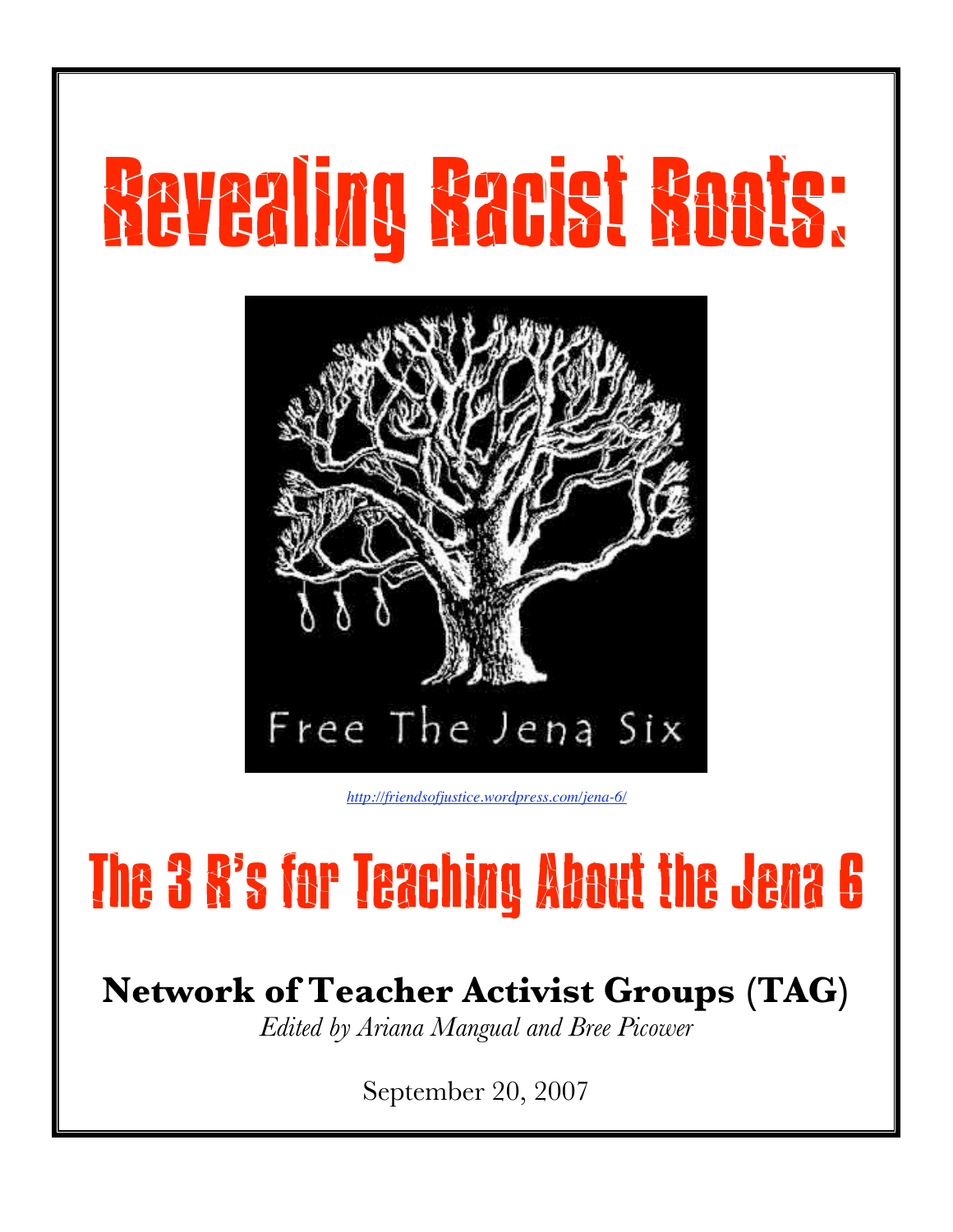**TABLE OF CONTENTS**

| 1.                                                  | The Network of Teacher Activist Groups (TAG)                                       | p. 3  |
|-----------------------------------------------------|------------------------------------------------------------------------------------|-------|
| 2.                                                  | <b>Statement from TAG in English by Pauline Lipman</b>                             | p. 4  |
| 3.                                                  | <b>Statement from TAG in Spanish by Pauline Lipman</b>                             | p. 5  |
| 4.                                                  | <b>How to Use This Guide</b>                                                       | p. 6  |
| 5.                                                  | The Historical Context of American Racism                                          | p. 6  |
|                                                     | Placing Jena in a Historical Context by Bree Picower<br>a.                         | p. 6  |
|                                                     | Examining Racial Progress by Mary E. Kussmann<br>b.                                | p. 7  |
|                                                     | c. Social Causes Behind Racism by Harvey Lichtman                                  | p. 7  |
|                                                     | Individual and Institutional Racism by Ariana Mangual<br>d.                        | p. 7  |
|                                                     | History of Lynching in America by John Lynch<br>e.                                 | p. 8  |
|                                                     | Privilege and Symbols by Fabienne Doucet<br>f.                                     | p. 10 |
|                                                     | <b>6. Linking to Literature</b>                                                    | p. 11 |
|                                                     | a. Two Americas by Rita Kohli                                                      | p. 11 |
|                                                     | b. The Jena 6 Through James Baldwin's Eyes by Seth Rader                           | p. 11 |
|                                                     | c. Defining Discrimination by Joeleen Corrales                                     | p. 12 |
|                                                     | d. Hate and Violence on Campus by Rita Kohli and Mona Chitkara                     | p. 13 |
|                                                     | e. To Kill Anotha Mockingbird by David Kirkland                                    | p. 14 |
| 7.                                                  | <b>Media Literacy</b>                                                              | p. 15 |
|                                                     | Analyzing Mainstream Coverage by Joeleen Corrales<br>a.                            | p. 15 |
|                                                     | b. Media "Black-out" by David Stovall                                              | p. 15 |
|                                                     | 8. Artivism: Responding Through the Arts                                           | p.16  |
|                                                     | Hip-Hop Response by Marcella Runell-Hall<br>a.                                     | p. 16 |
|                                                     | b. Jena 6 Political Postcard Making by Albert Stabler                              | p. 16 |
|                                                     | c. Create a Jena 6 Soundtrack by Keisha Greene and Vera Stenhouse                  | p. 16 |
|                                                     | d. Empowerment, Self-Worth, and Self-Esteem by Dyon Rozier                         | p. 17 |
|                                                     | 9. Social Action                                                                   | p. 18 |
|                                                     | a. Youth Activism & Movement Building through the Arts and Media                   |       |
|                                                     | by Keisha Greene & Vera Stenhouse                                                  | p. 18 |
|                                                     | b. Write it Up! by Edwin Mayorga                                                   | p. 18 |
|                                                     | c. Grassroots, Online Organizing by Rosa Rivera-McCutchen and Alprentice           |       |
|                                                     | <b>McCutchen</b>                                                                   | p. 19 |
|                                                     | d. The Role of Organizing on the Road to Justice by Ariana Mangual                 | p. 19 |
|                                                     | e. Social Action Links compiled by Edwin Mayorga                                   | p. 20 |
| 10.                                                 | <b>Detailed Mathematics Unit by Rico Gutstein and Joyce Sia</b>                    | p. 21 |
|                                                     | <b>11. Links to organizations &amp; more information</b> compiled by Edwin Mayorga | p. 26 |
|                                                     |                                                                                    |       |
| <b>Editors:</b> Ariana Mangual and Bree Picower     |                                                                                    |       |
| Image finder: Sandra Gutstein                       |                                                                                    |       |
| <b>Contributors:</b> Emily Eller, Tene A. Howard    |                                                                                    |       |
| <b>Copy-Editing: Keith Catone</b>                   |                                                                                    |       |
| Publicity: Chela Delgado, Alanna Howe, Karen Zapata |                                                                                    |       |

**Translation:** Ariana Mangual and Irenka D. Pareto

**TAG would like to thank all the classroom teachers, graduate students and teacher educators that contributed to and supported this guide.**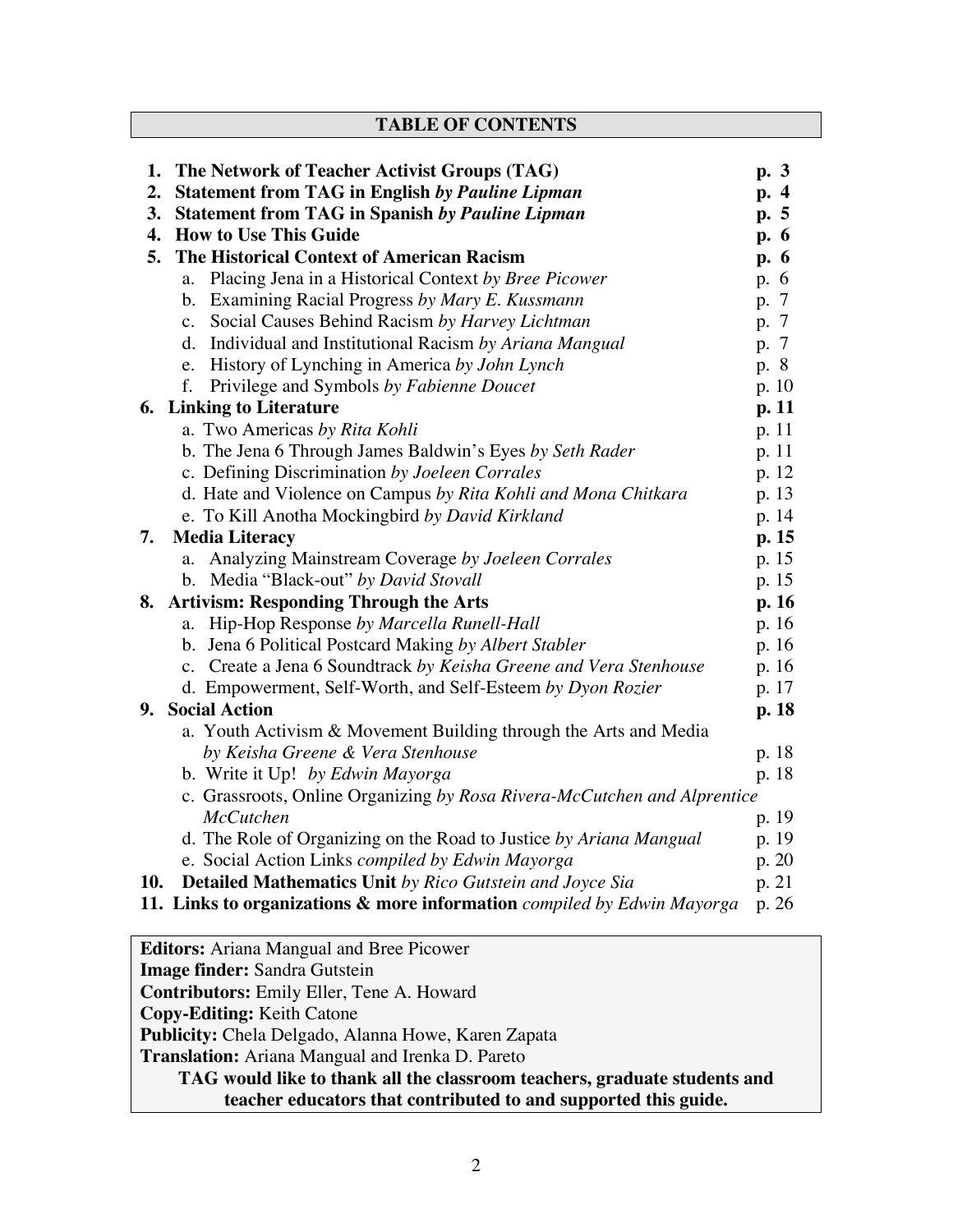**The Network of Teacher Activist Groups (TAG)** is a national coalition of grassroots teacher organizing groups that are working for educational justice in their local communities. The creation of this curriculum marks the first collaboration of the TAG network. Currently, TAG consists of the following groups: The New York Collective of Radical Educators (NYCoRE)http://www.nycore.org Teachers for Social Justice- Chicago http://www.teachersforjustice.org/ Teachers 4 Social Justice- San Francisco http://www.t4sj.org

Questions or comments about the curriculum? Contact info@NYCoRE.org

#### **NEW YORK COLLECTIVE OF RADICAL EDUCATORS**: *http://www.NYCoRE.org*

The New York Collective of Radical Educators (NYCoRE) is a group of public school educators committed to fighting for social justice in our school system and society at large, by organizing and mobilizing teachers, developing curriculum, and working with community, parent, and student organizations. We are educators who believe that education is an integral part of social change and that we must work both inside and outside the classroom because the struggle for justice does not end when the school bell rings.

#### **TEACHERS FOR SOCIAL JUSTICE (CHICAGO)** *http://www.teachersforjustice.org/*

Teachers for Social Justice (TSJ) was formed in 1999 to provide a space for progressive teachers to organize and impact education policy. The knowledge of teachers, students, and parents is generally excluded from public discourse and decision making about education, and TSJ's initial goals included working to change that. Since that time, TSJ has worked with

parents, students, and community members and organizations to fight for education that is pro-justice, anti-racist, multicultural, participatory, and active. From developing social justice curriculum, to studying and analyzing policy documents (e.g., NCLB), to engaging in demonstrations and pickets with youth and community advocates, TSJ

has been a voice for teachers to work together for social justice education.

#### **TEACHERS 4 SOCIAL JUSTICE (SAN FRANCISCO)** *http://www.t4sj.org*

Teachers 4 Social Justice (T4SJ) is a grassroots non-profit teacher support and development organization. Our mission is to provide opportunities for self-transformation, leadership, and community building to educators in order to affect meaningful change in the classroom, school,

community and society. T4SJ organizes teachers and community-based educators and implements programs and projects that develop empowering learning environments, more equitable access to resources and power, and realizing a just and caring culture.





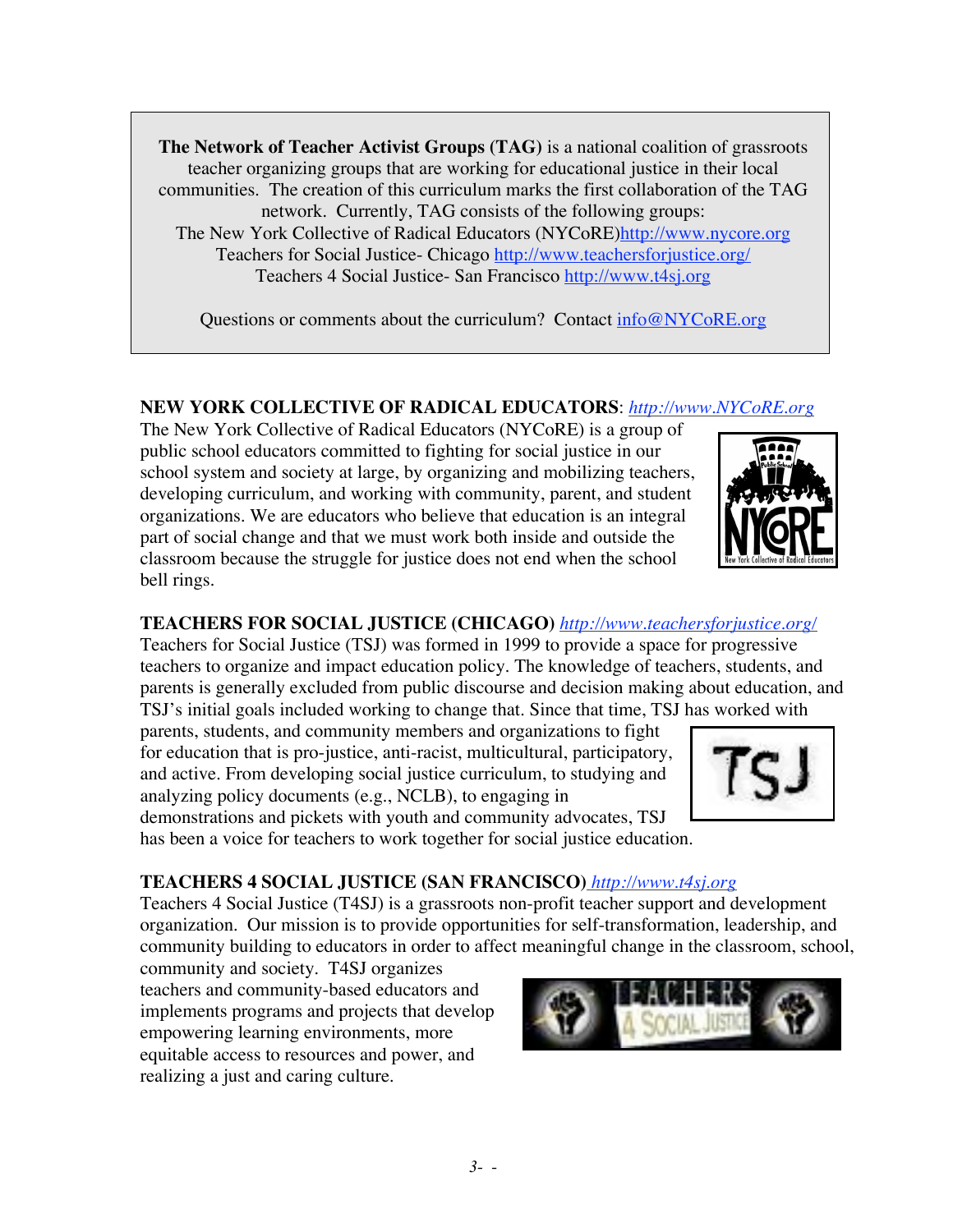#### **REVEALING RACIST ROOTS: The 3 R's for Teaching about the Jena 6** A Modern Day Lynching and Struggle for Justice

The history of almost 400 years of racist violence and legal repression against African Americans is alive today in Jena, Louisiana. The case of the Jena 6 is a modern-day lynching. Six black students at Jena High School in Central Louisiana were arrested last December after a school fight in which a white student was beaten after taunting a black student with racial slurs. The six black students were charged with attempted murder and conspiracy to commit murder and faced up to 100 years in prison without parole. Mychal Bell, one of the Jena 6, was convicted in July and potentially faced up to 22 years in prison. The school fight was the culmination of a series of racist attacks that began when black students sat under the "white tree" in the schoolyard. The next day three nooses were hanging from the tree. The school superintendent dismissed the nooses as a "prank," Black students protested, and the local District Attorney came to the school and told them, "I can take away your lives with a stroke of my pen." Now he is leading the charge to convict these young men.

But the Jena 6 case shows that the legacy of the Civil Rights movement is alive in our youth, communities, and schools. The courage of the six students in Jena, their families, and community members who refuse to be cowed by racist attacks has been uplifted nationally through petitions, demonstrations, legal support, and alternative media. As we write this on September 14, 2007, the outpouring of national support for the Jena 6 has pushed the court to vacate the conviction of Mychal Bell and reduce charges against the other students. But they are still not free and justice has not been done.

The Jena 6 is much bigger than Jim Crow being found alive and well in the South. It crystallizes the pervasive racist police violence, everyday discrimination, and criminalization faced by African American and other youth of color – on the streets and in their schools. The Jena 6 are high school students, youth like the youth in our classrooms with experiences that are all too similar. Even the youngest students can reflect on the unfairness in this case: two systems of justice—one white, one black—and the importance of fighting back.

Last April several teacher activist groups across the country came together to form a network, Teacher Activist Groups (TAG), to challenge injustice through teaching and participation in social movements. We developed this resource guide because we believe the Jena 6 case is a critical one about which teachers can make a difference. How can the Jena 6 engage our students in an examination of the history and current reality of racism? How can this case open up space for students to examine their own experiences with racism and to build solidarity? The Jena 6 might have gone unnoticed nationally, ignored by corporate media, if activists had not used alternative media to get the word out. This could be a starting point to develop students' critical media literacy and to explore how media can be used to challenge injustice. The national outpouring to defend the Jena 6 has already had an impact. How can teachers help students find their own ways to act? We offer this guide as a resource, and we call on educators to seize on this critical case to teach and act to make a difference.

> Pauline Lipman September 14, 2007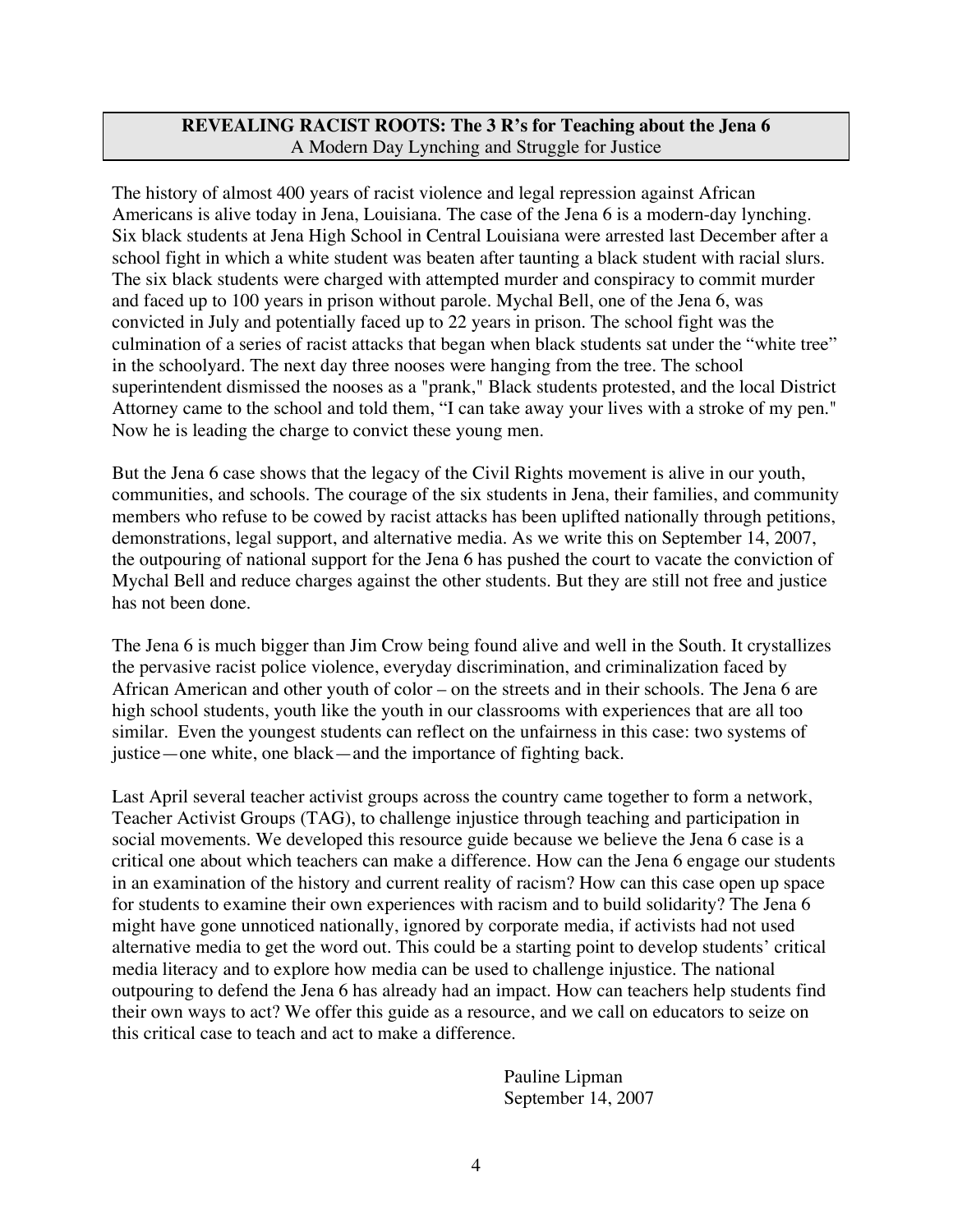#### **Los Jena 6 – Un Linchamiento Moderno y la Lucha por la Justicia.**

La historia de casi 400 años de violencia racista y represión legal contra la población afro americana sigue viva hoy en Jena, Lousiana. El caso, conocido por "Jena 6," es un linchamiento moderno. Seis estudiantes afro americanos fueron arrestados el pasado diciembre, tras una pelea en la cual un estudiante blanco recibió una paliza después de haberse mofado de un estudiante afro americano con insultos racistas. Los estudiantes afro americanos fueron acusados de conspiración e intento de asesinato. Mychal Bell, uno de los Jena 6, fue condenado a 22 años de cárcel. La pelea escolar fue la culminación de diversos ataques racistas que empezaron cuando estudiantes afro americanos se sentaron bajo el denominado "árbol blanco" de la escuela. Al día siguiente tres horcas fueron colgadas del árbol. El superintendente de la escuela restó importancia al incidente tachándolo de "broma". El fiscal del distrito local, quien amenazó a los Jena 6 con un "les puedo quitar la vida de un plumazo," es ahora el encargado de dirigir los esfuerzos para condenar a estos jóvenes.

El caso de los Jena 6 muestra que la herencia del Movimiento por los Derechos Civiles está viva en nuestra juventud, en las comunidades y en las escuelas. El coraje de los seis estudiantes de Jena, y sus familias, que no se acobardaron por los ataques racistas, ha sido reconocido nacionalmente a través de peticiones, apoyo legal, y medios alternativos. Mientras escribimos esto, a 14 de Septiembre de 2007, el número creciente de reacciones de apoyo nacional para los Jena 6 ha provocado que la Corte invalide la condena de Mychal Bell. Pero los Jena 6 aún no están libres y la justicia aún no se ha llevado a cabo.

Este caso plasma con claridad la omnipresente violencia racista policial, la discriminación y la criminalización que cada día deben afrontar los afro americanos y otra juventud de color en las calles y en sus escuelas. Los Jena 6 son estudiantes de secundaria, como los jóvenes en nuestras clases, compartiendo experiencias que son demasiado similares. Pero incluso los estudiantes más jóvenes pueden reflexionar sobre la injusticia en este caso: dos sistemas de justicia - uno blanco, el otro negro, y la importancia de defender nuestros derechos.

El pasado mes de abril varios grupos de maestros activistas de todo el país nos unimos para formar una red, TAG (en inglés Teacher Activist Groups) con el objetivo de apoyarse los unos a los otros, mientras trabajamos para desafiar la injusticia mediante la enseñanza y la participación en movimientos sociales. Así, hemos desarrollado esta guía de recursos porque creemos que el caso de los Jena 6 es una situación donde los profesores podemos marcar la diferencia. ¿Cómo puede este caso motivar a nuestros estudiantes a hacer un examen crítico de la historia y de la realidad actual del racismo? ¿Cómo podemos facilitar que los estudiantes examinen sus propias experiencias con el racismo y construyan solidaridad? El Jena 6 pudo haber sido ignorado a nivel nacional por los medios corporativos, si los grupos activistas no hubieran utilizado medios alternativos para sacar el caso a la luz pública. Este podría ser un punto de partida para que los estudiantes desarrollen una lectura crítica de los medios de comunicación y exploren cómo dichos medios se pueden utilizar para desafiar la injusticia. El empeño nacional para defender los Jena 6 ya ha tenido un impacto. ¿Cómo pueden los profesores facilitar que sus estudiantes encuentren sus propias maneras de involucrarse? Ofrecemos este guía como recurso, e invitamos a que los educadores aprovechen este caso para enseñar y actuar con el fin de lograr un cambio.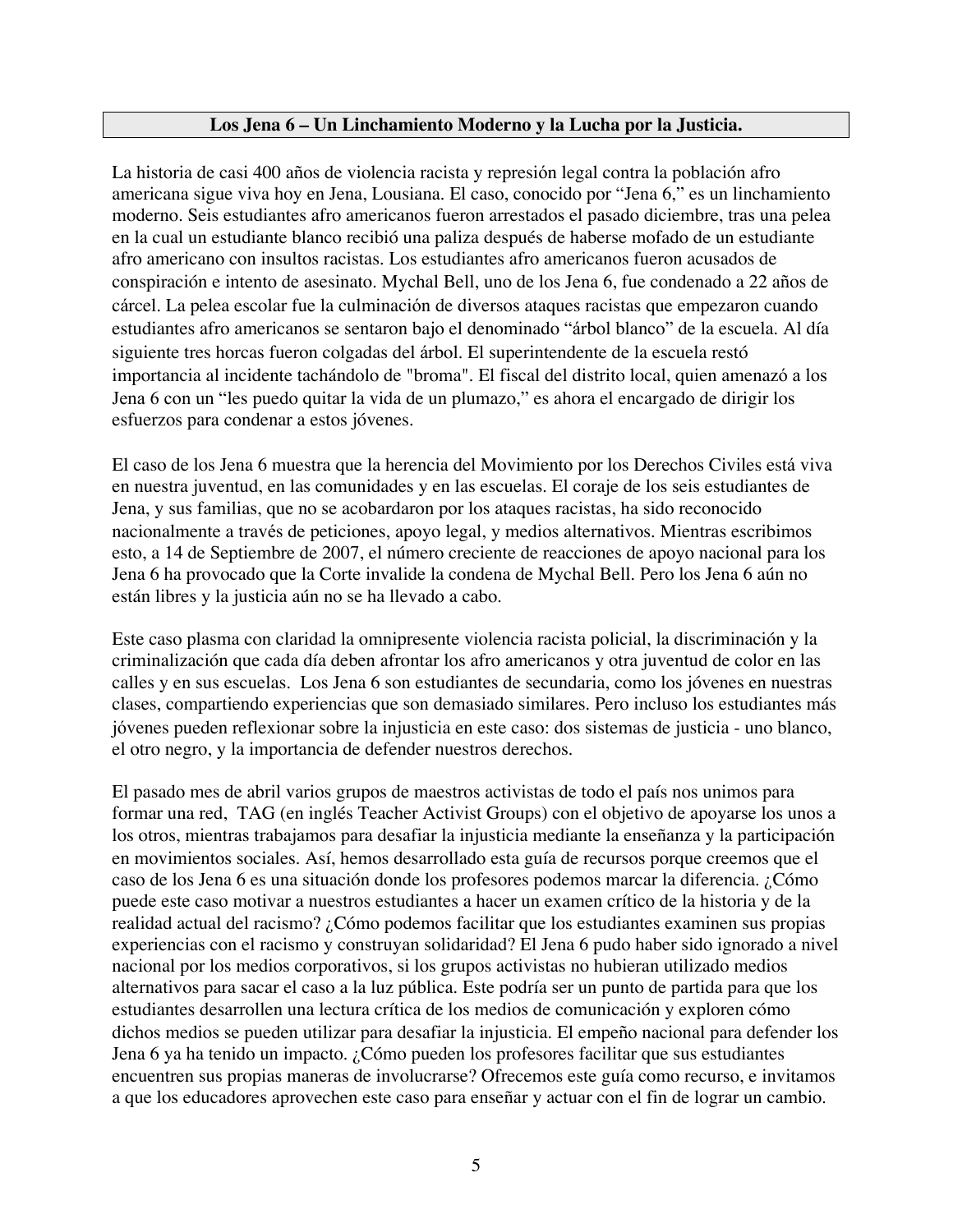#### **HOW TO USE THIS GUIDE**

**This guide is most useful when used online, as opposed to a paper copy**. Most of the resources in this guide are web- based links, so when viewed online, one can just click the links**. It is best viewed with Adobe Reader:** http://www.adobe.com/products/acrobat/readstep2.html. If you need a PDF or Word version of this resource, please visit http://www.nycore.org, http://www.t4sj.org, or http://www.teachersforjustice.org/where you can download a free copy. Whether you plan on using this guide immediately or sometime in the future, it is recommended that you visit the links **NOW** and **print out** any relevant articles immediately because these links may expire at any point.

#### **5. THE HISTORICAL CONTEXT OF AMERICAN RACISM**

**PLACING JENA IN AN HISTORICAL CONTEXT:** In order for students to see the Jena incident within a broader social context, it is important to explore various incidents in U.S. history in which Black men's rights have been violated due to individual and institutional racism. Before introducing the Jena situation print out summaries found through the links below of the Scottsboro Trial, the Emmitt Till murder, the Rodney King incident and the Amadou Diallo case, along with a description of the Jena situation. Cross out any references to dates or timelines in the articles. Have students work in groups to figure out when they believe the incident happened, and what clues they are finding to make that decision. Facilitate group discussion about when these events occurred, the social contexts that led to these events, and the actual historical dates. This inquiry helps students to understand Jena as not an isolated incident, but rather representative of a history of American racism that is still very much alive today.



Lynching of Lige Daniels, http://www.ngbiwm.com/Exhibits /lynching.htm

**Scottsboro:\_**http://www.loc.gov/exhibits/treasures/trr114.html **Rodney King:** http://www.bookrags.com/Rodney\_King **Emmitt Till:\_**http://www.africanaonline.com/emmett\_till\_the\_boy.htm **Amadou Diallo:**

http://query.nytimes.com/gst/fullpage.html?res=9C01E7D61639F935A15751C0A9669C8B63& n=Top%2fReference%2fTimes%20Topics%2fPeople%2fD%2fDiallo%2c%20Amadou **Jena 6:\_**http://www.democracynow.org/article.pl?sid=07/07/10/1413220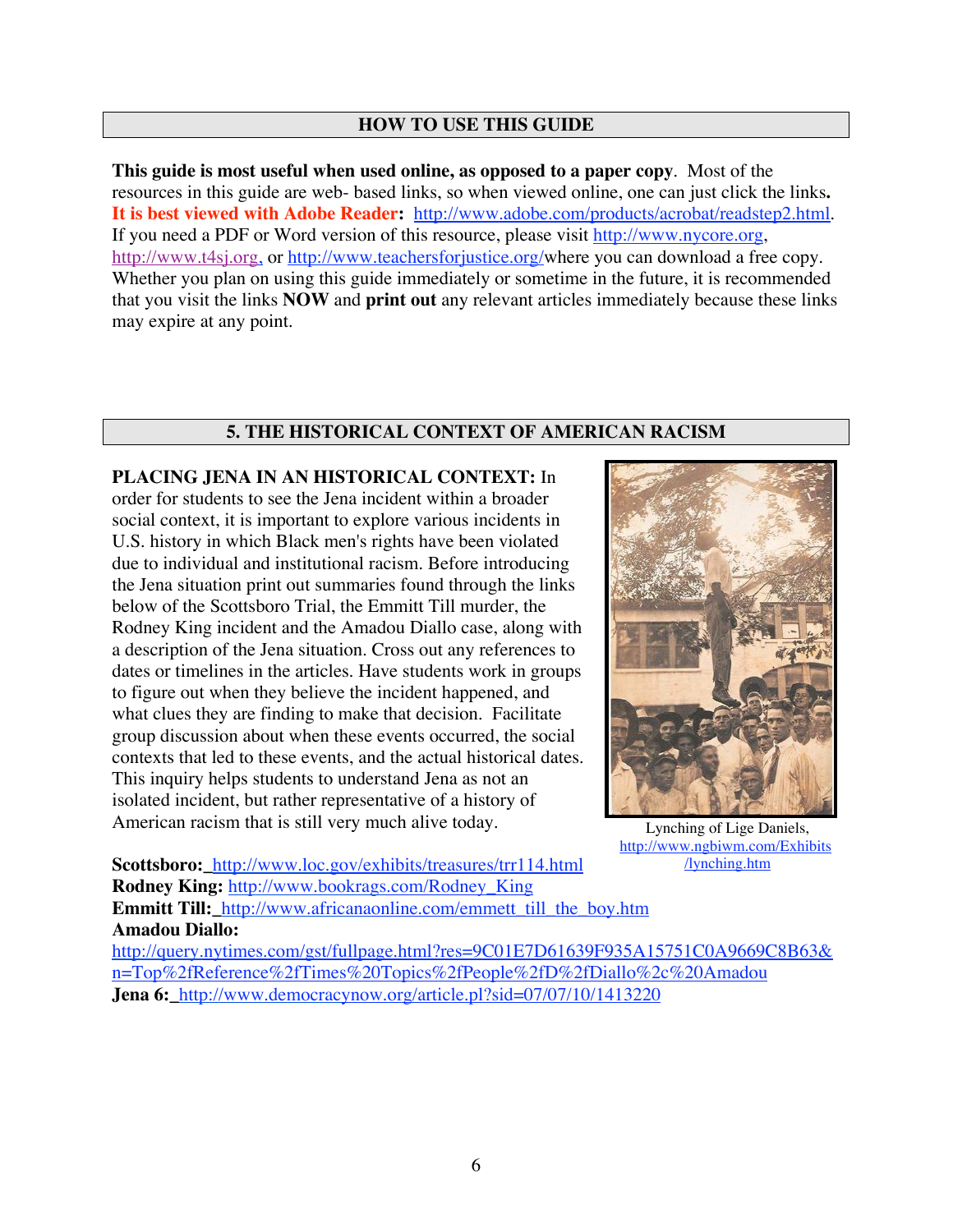**EXAMINING RACIAL PROGRESS**: Just how far have we come since slavery, Jim Crow, Black Codes, and Reconstruction? Have students research, in triads, various Reconstruction topics. Students should study both pro and anti-reconstruction topics. Possible ideas are Jim Crow Laws and the origin of "Jim Crow," Black Codes, the KKK, Radical Republicans, the Freedmen's Bureau, and the  $13<sup>th</sup>$ ,  $14<sup>th</sup>$ , and  $15<sup>th</sup>$  amendments. Then give students information on the Jena situation. Have students use the information to write a comparative analysis on what the country was like during Reconstruction with regard to racial equality, versus today in light of the Jena 6 situation.

http://howard.edu/library/reference/guides/reconstructionera/default.htm http://www.pbs.org/wnet/**jimcrow**/stories\_events\_reconstruct.html - 27k http:// www.civilwarhome.com/**blackcodes**.htm http://www.pbs.org/wgbh/amex/**reconstruction**



#### **SOCIAL CAUSES BEHIND RACISM:** What is the social

environment in rural Louisiana that helped create the racist frame-up of

the Jena 6? Learning about the local social context of the attack on Black students in Jena can raise questions about broader problems and possible solutions. For example, how do the conditions of jobs, poverty, and housing help build racial tensions? With the article linked to below from *the World Socialist Web Site,* students can explore the following questions: What changes does the article imply are needed to establish social justice in Jena? What problems are there for securing social equality in jobs and housing, as well as in education? Do these problems apply to society as whole outside Jena? Students could also investigate what socialism is and why socialists consider this background information important to an understanding of the Jena 6 case. http://www.wsws.org/articles/2007/jul2007/jena-j31.shtml.

**INDIVIDUAL AND INSTITUTIONAL RACISM:** In this exercise, students will learn about the difference and connection between institutional and individual racism and will identify examples of each throughout the Jena 6 events. The goal is for students to understand that individual racist behavior is steeped in systemic processes of institutional structures that support and protect those in power. After providing definitions:

http://www.urbandictionary.com/define.php?term=Individual+Racism and

http://civilliberty.about.com/od/raceequalopportunity/g/inst\_racism.htm, students work in pairs to compare the definitions and make a Venn diagram with the two terms. Then distribute the Jena 6 timeline http://en.wikipedia.org/wiki/Jena\_Six and ask student pairs to diagram examples of institutional and individual racism throughout the case. After discussing the students' responses, pose the following question: What connections do you see between the fact the D.A. said that he could "take away student's lives with the stroke of a pen" and existence of a judicial system that allowed Mychal Bell to be tried in front of an all White jury (see detailed math lesson starting on pg. 21)? Students can examine other instances of individual and institutional racism and discuss or write about how the Jena community is working to or could work to combat both forms of racism (see the social action section for examples on pg. 18-20). It is also important for students to examine institutional and individual examples of racism in their local context and discuss ways to combat these examples. *Teaching for Diversity and Social Justice by* Maurianne Adams, Pat Griffin, Lee Anne Bell provides more support in teaching about racism and other issues of social justice.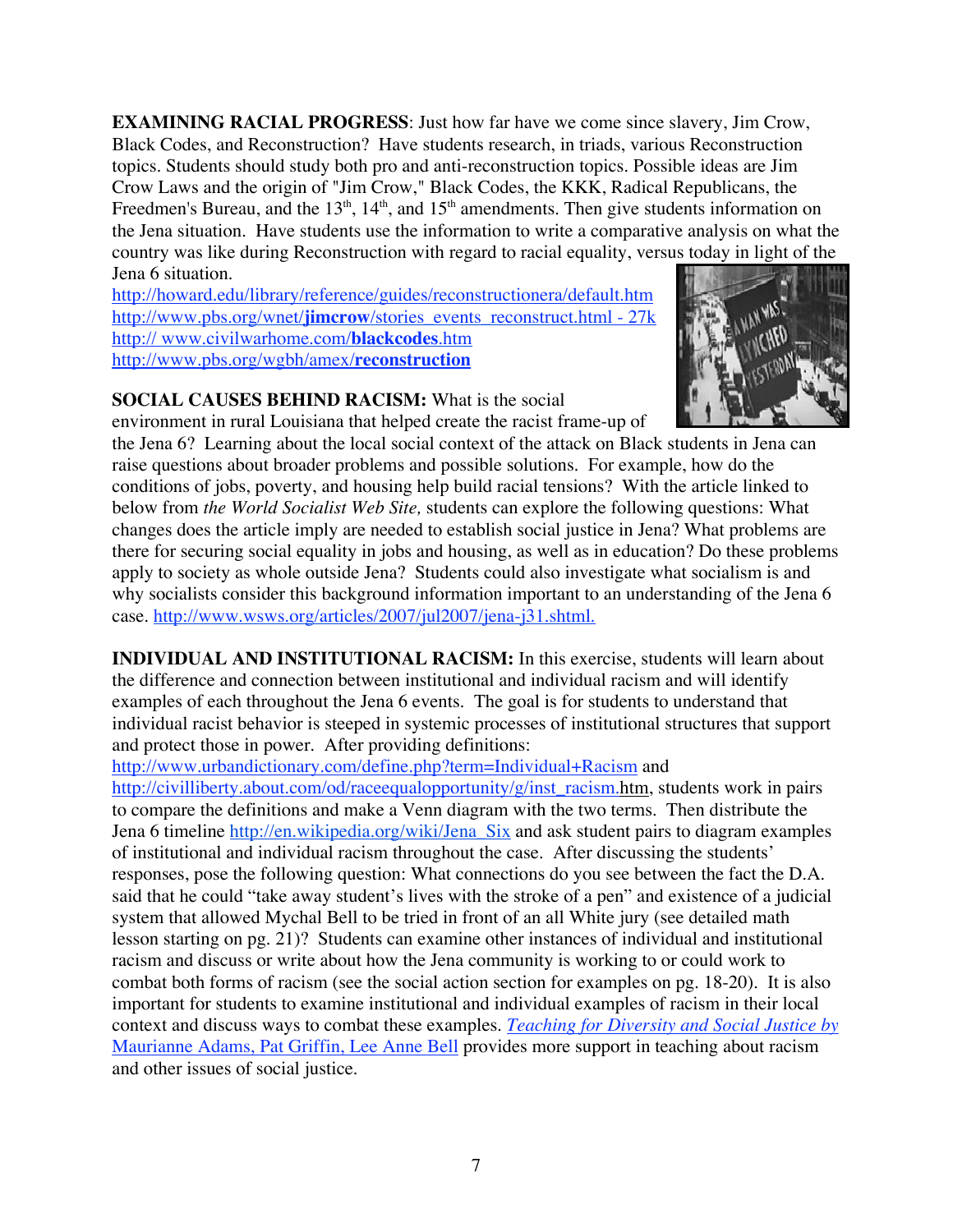#### **HISTORY OF LYNCHING IN AMERICA:**

A noose hanging from a tree in Jena, Louisiana symbolizes much more than an individual act of racial intolerance. Rather than understanding this event as mischief on the part of the white teens, students must be able to see the noose connected to a history of racial genocide in



America. Nooses, and lynching, have been tools of violence against People of Color in America during the last two centuries. Lynching was an institutionalized and accepted form of violence in the United States, going on for more than 150 years without government intervention. Almost 5,000 people have been lynched during the post-Civil War era, with more than 3/4 of the victims being African American and more than 85% of lynchings occurring in the South. To truly understand the gravity of the incident in Jena, examine the history of lynching in the United States and see the gruesome brutality that contextualizes the injustice of this case. Leading students through an introduction and history of lynching in the US, will better inform any discussion of the nooses hung on the tree in Jena. The links below are a starting point for teachers and students to critically engage in the underlying issues of racism and violence entangled in the Jena case.

http://www.withoutsanctuary.org

#### *Those Who Used Lynching as a Tool of Genocide*

One group that used lynching as a tool of genocide was the Ku Klux Klan (KKK). Born out of the South in the late 1800's, and dressed in white hoods to hide their identities, the KKK is often the first image that comes to mind when pondering the issue of violence imposed on People of Color. Using cross burning, lynching, and other forms of violence and intimidation, the KKK opposes almost all ethnic and social minorities, while focusing most of their hate-based attention on African Americans.

**Ku Klux Klan (KKK**): a starting point for research http://en.wikipedia.org/wiki/Ku\_Klux\_Klan



Woodrow Wilson Quote in Birth of a Nation

**Arkansas racial extermination:** http://www.pbs.org/wnet/jimcrow/tools\_riot.html *Birth of a Nation* **film information** http://www.pbs.org/wnet/jimcrow/stories\_events\_birth.html

#### *Photos of Lynchings*

Seeing photographs of the victims of lynching is a powerful and important experience. Almost never dealt with in public education, violence perpetrated against People of Color often seems so distant that it doesn't truly impact us when discussed in the abstract. The photos and video found on the Without Sanctuary website are hard to look at, but they provide students with a historical context that leads to Jena.

http://www.withoutsanctuary.org to view photos or a movie http://www.ngbiwm.com/Exhibits/lynching.htm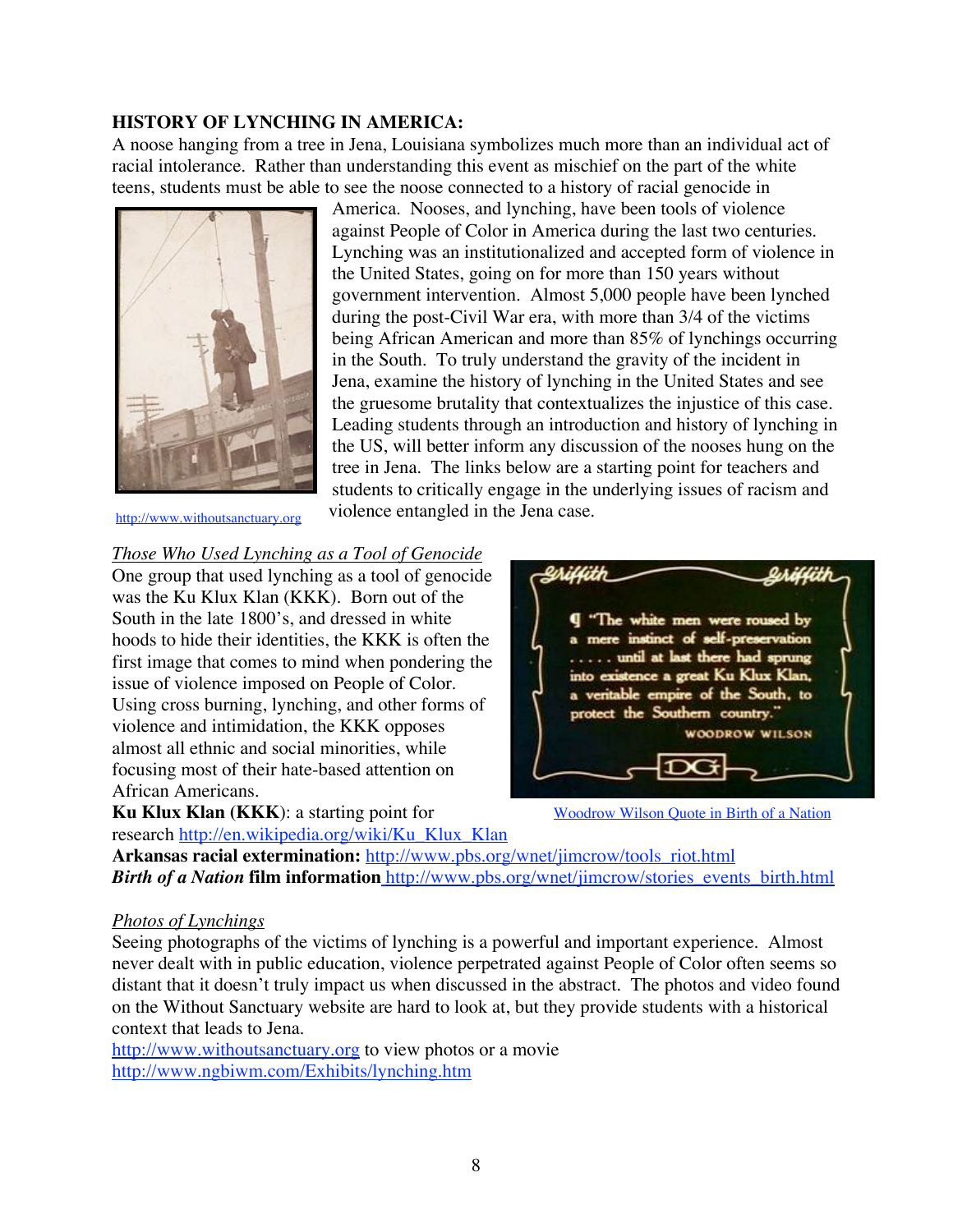

http://www.thebody.com/ visualaids/web\_gallery/20 05/blake/06.html?m84o

#### *Billy Holiday's "Strange Fruit"*

By listening, watching, and reading the lyrics of Billie Holiday's "Strange Fruit," students hear a song steeped in a climate of racial tension and racial violence in America during the early 20th century. Break down the lines of the song, looking for imagery and metaphors that Holiday uses to paint a picture of Southern brutality. **Lyrics:** http://www.strangefruit.org

**Audio:** http://www.pbs.org/independentlens/strangefruit/film.html **Video clip:** http://www.youtube.com/watch?v=h4ZyuULy9zs

#### *Those That Spoke Out Against Lynching*

Many individuals and institutions spoke out courageously against lynching. Researching these people will shed light on the work that must be done by each generation to fight against injustices. To demonstrate learning, students can use information gathered from the sites below to write letters or create flyers/pamphlets that inform others about anti-lynching campaigns. **Ida B. Wells:** http://www.pbs.org/wgbh/amex/chicago/peopleevents/p\_wells.html **Tuskegee Institute:** http://www.geocities.com/Colosseum/Base/8507/NLists.htm Paul Robeson: http://socialjustice.ccnmtl.columbia.edu/index.php/Paul Robeson **National Association for the Advancement of Colored People (NAACP):** http://memory.loc.gov/ammem/aaohtml/exhibit/aopart6b.html http://www.pbs.org/wnet/jimcrow/stories\_org\_naacp.html http://www.pbs.org/wnet/jimcrow/education\_lesson7.html (multi-day lesson plan)

#### *What Should They Do?*

The school superintendent has had the "hanging tree" in Jena cut down. The following article claims: "Some say it will provide a clean slate, a new beginning. Others say it will solve nothing." Have students read the article and discuss where they stand on this action.



#### http://www.shreveporttimes.com/apps/pbcs.dll/article?AID=/20070731/NEWS01/707310334/10 60/NEWS01A

#### *What Can We Do?*

After students have explored the history of racial violence inflicted on African Americans in the United States, students should be introduced to the Jena 6. By this point, they may also be ready to take action related to the case. Visit http://www.colorofchange.org/jena/ where students and teachers can sign a Jena 6 Petition, write a letter of your own to Louisiana Gov. Kathleen Blanco, fundraise in support of the Jena 6 defense fund, and/or make plans to travel to Jena.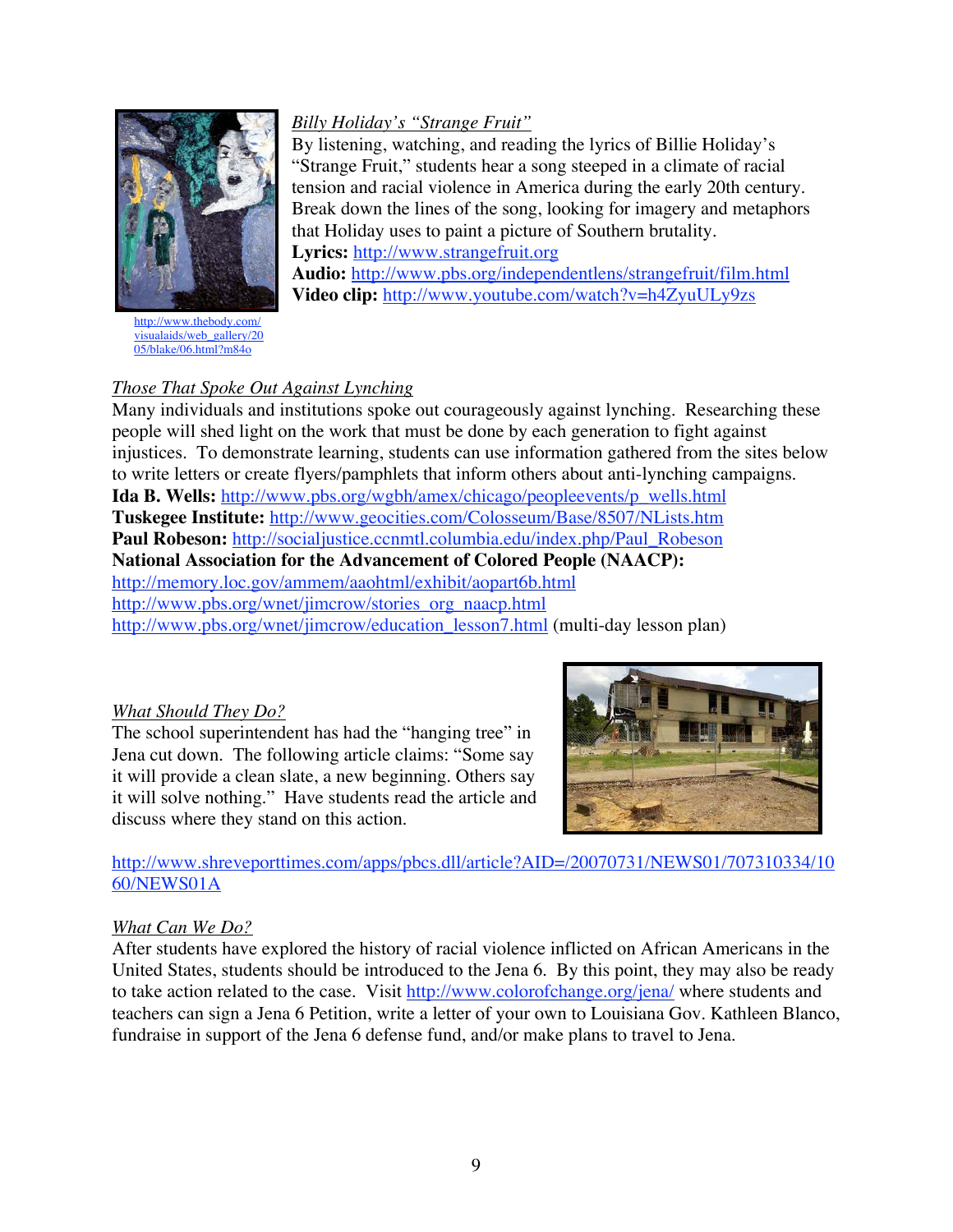**PRIVILEGE AND SYMBOLS:** One of the most striking aspects of the Jena incident is White townspeople and students' seeming lack of awareness of the symbolism held by the nooses hanging from the tree. By calling the hanging of the nooses a "prank," these observers trivialized

a painful symbol for African Americans who saw a blatant and intentional invocation of the widespread and long-standing lynching tradition among the KKK and other White Supremacist hate groups. This example is a springboard for discussing White privilege—even broadening the conversation to discuss other forms of privilege (i.e., male privilege, heterosexual privilege, class privilege, and ablebodied privilege)—and to engage students in thinking about the power of symbols and images, particularly those that hold historical significance for some groups but not for others. Symbols and images can also change in meaning over time—for example, images of Che Guevara have become popular adornments for t-shirts and postcards, but direct survivors of Stalin and their family members (for example) might find the celebration of Communism offensive or painful. Print out symbols and images from the links below (without

accompanying explanations) and have students try to identify what they represent, what groups of people might feel angry, threatened, or hurt by seeing them displayed, and what the parameters should be in



http://houston.indymedia.org/ images/noose2.jpg

a democracy for freedom of expression through wearing, posting, or otherwise publicly displaying these and similar symbols and images.

#### **Symbols of Hate (White Supremacy):** http://www.tolerance.org/rthas/section4 1 1.jsp

**Rebel Flag:** http://www.pbs.org/newshour/bb/politics/jan-june00/flag\_5-29.html Native American imagery: http://www.mhs.mb.ca/docs/mb\_history/26/fluffandfeathers.shtml **Blackface:** http://en.wikipedia.org/wiki/Blackface Controversy over cartoons of the Prophet Mohammed: http://en.wikipedia.org/wiki/Jyllands-Posten\_Muhammad\_cartoons\_controversy

**Abercrombie & Fitch controversy over racist Asian-themed t-shirts**: http://www.snopes.com/racial/business/tshirts.asp

Abercrombie & Fitch controversy over sexist t-shirts:

http://www.mtv.com/news/articles/1513153/20051107/index.jhtml?headlines=true



**Halloween costumes Terry Schiavo:** http://www.tsl.pomona.edu/index.php?article=1059 **Chinese Man Kit:** http://www.tolerance.org/images/teach/pt/iia/PT\_IMA\_Chinese\_Reg.jpg **"Kung Fool":** http://yellowworld.org/images/articles/specific/10\_02/disguise.gif **Prince Harry's Nazi Costume:** http://www.talkleft.com/story/2005/01/13/908/62611 Other relevant costumes: "Arab" masks, "Gypsy" costumes, "homeless person", "battered woman," "dumb blonde," etc.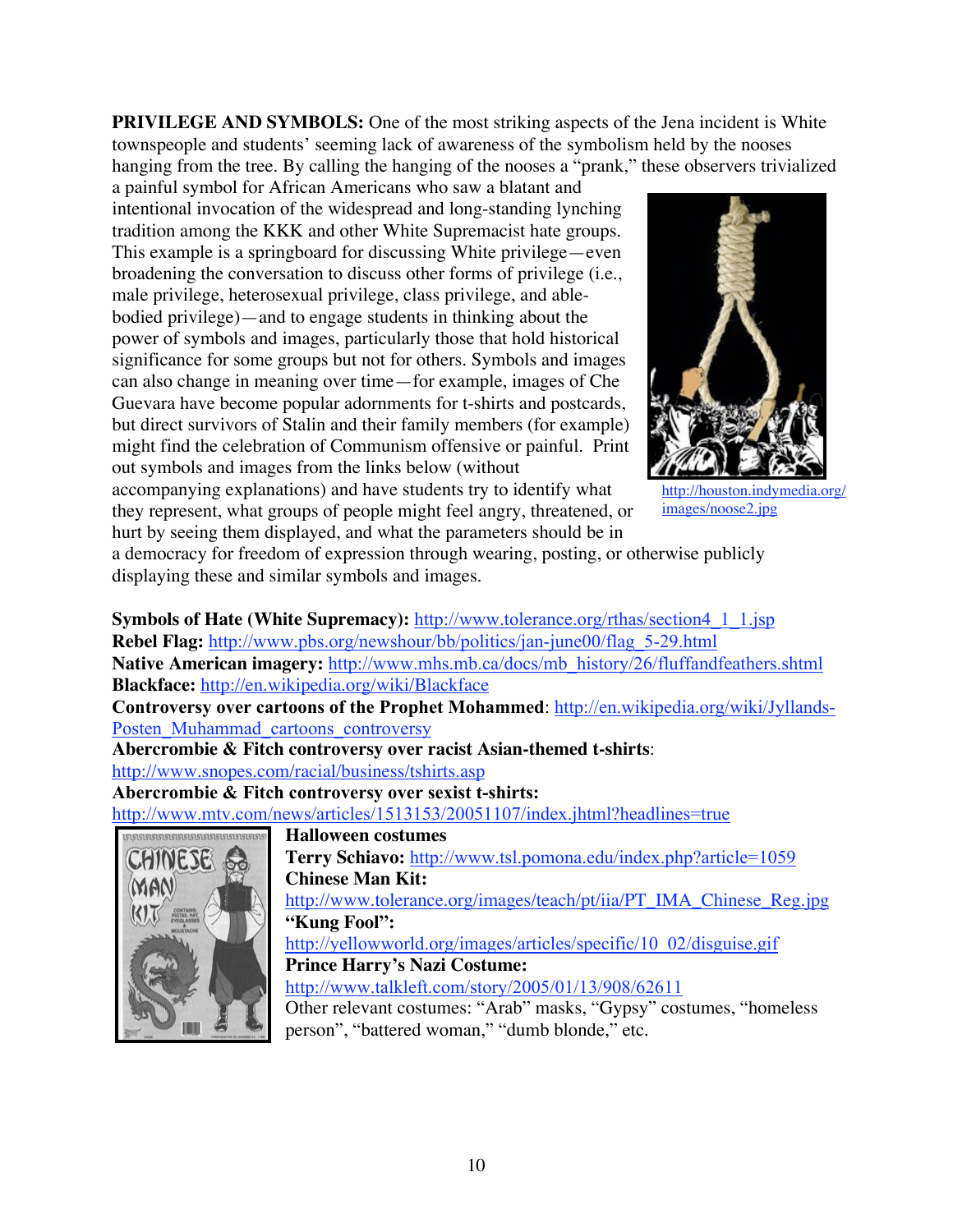#### **6. LINKING TO LITERATURE**

**TWO AMERICAS:** The Jena 6 is a case where Black and White young men have been judged and sentenced differently for campus fighting, through different lenses, as if in different



http://www.purdue.edu/bcc/library/books.h

countries with different laws. Using an excerpt from DuBois' *Souls of Black Folk* and a video clip of **Cornell West and Mos Def on the Bill Maher show**, students will explore the concepts of a double consciousness and a dual America. Read the excerpt from DuBois accessed at http://www.bartleby.com/114/1.html (Paragraph 3-4) with students, and discuss what DuBois feels it means to have a double consciousness being Black and American. Highlight the quote, "He simply wishes to make it possible for a man to be both a Negro and an American, without being cursed and spit upon by his fellows, without having the doors of Opportunity closed roughly in his face."

Discuss with students what DuBois says the Black man in America wishes for. What about America might cause a Black (wo)man to wish this? Do you feel that this wish is/could be a reality in the 21<sup>st</sup> century? Then introduce the story of the Jena 6 using an oral summary or news articles. Finally, watch the first 3:30 minutes of a clip from The Bill Maher Show featuring Mos Def and Cornell West available at http://www.youtube.com/watch?v=Glfl-53tAds. Maher says that White America is not aware of the story of the Jena 6, what do you think he means, why is that possible? What does Mos Def mean when he talks about "two Americas?" How do you think the Jena 6, or Black men in general, are "falsely characterized" in this country? How does this discussion reference/echo Dubois' concept of double consciousness? (Warning: Clip contains explicit language).

#### **THE JENA 6 THROUGH JAMES BALDWIN'S EYES:** Use

Baldwin's essay, "My Dungeon Shook: Letter to My Nephew on the One Hundredth Anniversary of the Emancipation" from *The Fire Next Time*, 1963 http://www.valdosta.edu/~cawalker/baldwin.htm. First published in *The Progressive* in 1961, then again on the 100th anniversary of the Emancipation Proclamation in 1963, addressed to his 15 year old nephew James, the essay provides a scathing look at American racism. Baldwin's letter is at once a warning of the perils facing his nephew as a young Black man in American and a message of hope for his liberation and the end of white supremacy. It is a deeply personal letter



http://jonkeegan.com/illo.p  $hn?id=107$ 

on one hand and an open letter to the entire nation on the other. Today, the essay presents a frightening point of reference for how little some things have changed. In reading it, students can be empowered by a deeper understanding of what is happening in Jena and the rest of America today, and at the same time revive Baldwin's hope and call for justice. Consider using these guiding questions: This letter written in 1961 is a bitter indictment of American racism. How much of what James Baldwin said about America is still true today? In what ways have we progressed since then toward the freedom he says was being celebrated "100 years to soon"?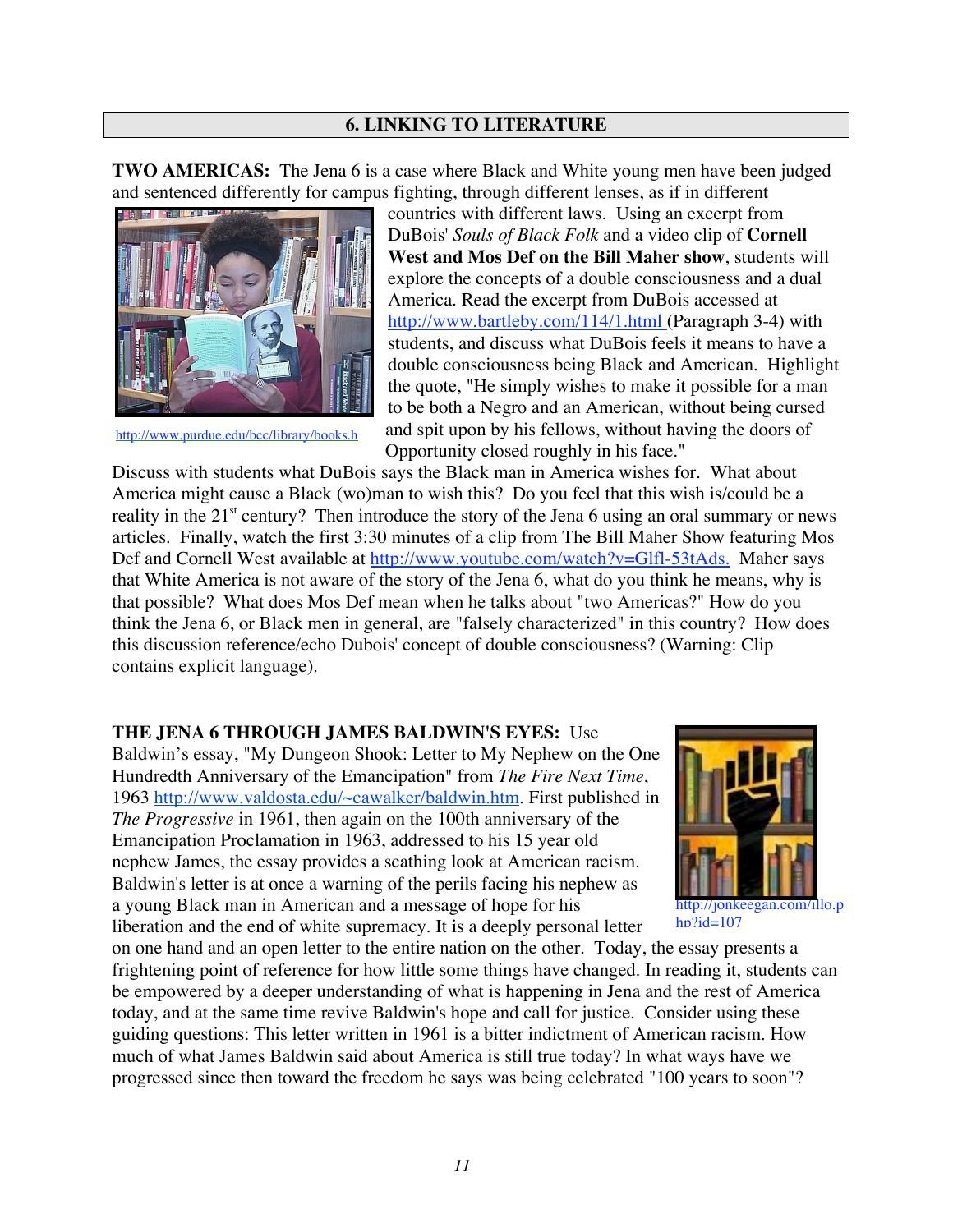**DEFINING DISCRIMINATION:** To introduce the topic of discrimination with elementary aged children, students can define discrimination by writing words or short phrases that describe a time they felt they were treated unfairly because of their age, gender, race, grade, school, home, clothing etc. Turn these words into a collaborative literary project that includes class poetry,



#### *http://static.flickr.com/1188/682845540\_7988ef5b4*

nonfiction stories, essays, or any mode the students would like to use. By beginning with their own experiences, students can examine further discrimination against others. After introducing this topic, students can look at historical examples of discrimination. Some sample books are listed below. The topic of the Jena 6 can be used as a modern day example of discrimination/racism. Describe the events that took place, and ask the students (in groups) if they notice any similarities and differences between what was read in the historic accounts, the Jena 6 example, and the

projects they created describing discrimination.

#### *3.jpg* **Picture Books:**

*Jemma's Journey* by Trevor Romain

Jemma and her African American Grandma share a tragic story from the past. Grandma tells of



a horrific incident in Ocoee, FL, in 1920, when two African American men tried to vote and violence erupted. Many of the disturbing details have stayed with her, "'Specially the dead man who was hanging from that tree. I'll never forget that." After a restless night spent tossing and turning, young Jemma decides to take action. She rides her bike into town, buys a small oak tree as a memorial to replace the felled hanging tree, and then takes a bus to the appropriate spot to plant it. Along the way, various people offer insight and analogies between the tree and life.

#### *Pink and Say* by Patricia Polacco

This story of interracial friendship during the Civil War between two 15-year-old Union soldiers. tells how Say, who is white and poor, is rescued by African American, Pinkus (Pink). Pink carries Say back to the Georgia where Pink's family were slaves. Pink's family nurses Say back to health and teaches him to read; but before they can leave, intruders drag the boys to prison. Pink is hanged, but Say survives to tell the story and pass it on across generations.

#### **Non-Fiction:**

#### *Linda Brown, You are Not Alone: The Brown vs. Board of Education Decision* edited by Joyce Carol Thomas

A collection of personal reflections, stories, and poems from well-known children's authors, who were young people in 1954 when the Supreme Court handed down the decision to desegregate public schools.

#### *Through My Eyes* by Ruby Bridges

Ruby Bridges recounts the story of her involvement, as a six-year-old, in the integration of her school in New Orleans in 1960.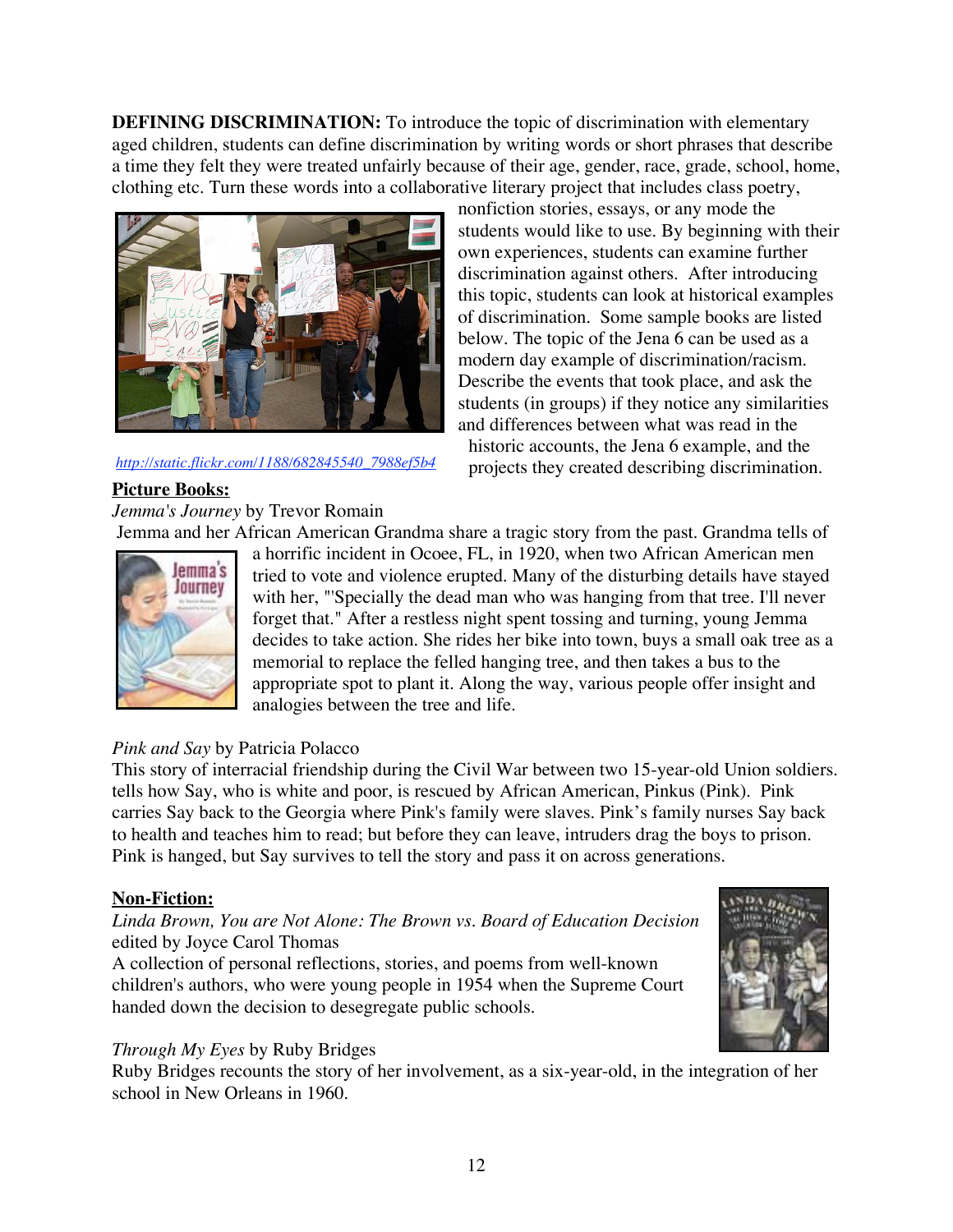#### **HATE AND VIOLENCE ON CAMPUS: Little Rock Nine**

Using examples of the Little Rock Nine and the Jena 6, this activity will facilitate student understanding about the fear and reality of violence associated with the integration of Black students into historically "white only" school spaces. In this lesson, students can make connections between the book *Warriors Don't Cry* and the Jena 6 story as reported on *Democracy Now. Warriors Don't Cry*, is a diary written by 15-year old Melba Beals, one of the Little Rock Nine. It is a story of her desegregation efforts in Little Rock, Arkansas and is edited for young adults. Chapter 7, set in 1957, highlights the extreme hatred that Black students faced when trying to enter this historically white only school. In accessible language, this engaging narrative paints a picture of the intensity of racial hatred that Black youth endured only 50 years ago by both their white peers and adults in the town.



#### **Activity:**

Read chapter 7 with/to (depending on age or reading level) the class, and ask students for their initial reactions, emotions, and thoughts. As a class re-read page 80 (if they have the whole chapter, you can start at the bottom of page 79), which is a discussion of white administrators deciding if they should let the mob of protesters hang one of the Black students, in order to get the rest out to safety. Probe for understanding around lynching, and ask students what they think the author must have been feeling at the time. Discuss the reality and fear associated with white people hanging (killing) Black people, particularly in the context of integrating a white only space.



After reading, show the first seven minutes of *Democracy Now*'s documentary of the Jena 6 case, found in the link below. (If the video stream is not accessible, have your students read the first few pages of the transcript of this documentary) and as a class, discuss their thoughts around the incidents of hate and violence on this campus. Compare the Jena 6 case to that of the Little Rock Nine. What are the similarities and differences in the acts of terror and the intent behind them? Compare the perspectives of the school administration in both cases – which students have they supported and what have they said and done to show this support?

http://play.rbn.com/?url=demnow/demnow/demand/2007/july/video/dnB20070710a.rm&proto=r tsp&start=9:23 **Transcript:** http://www.democracynow.org/article.pl?sid=07/07/10/1413220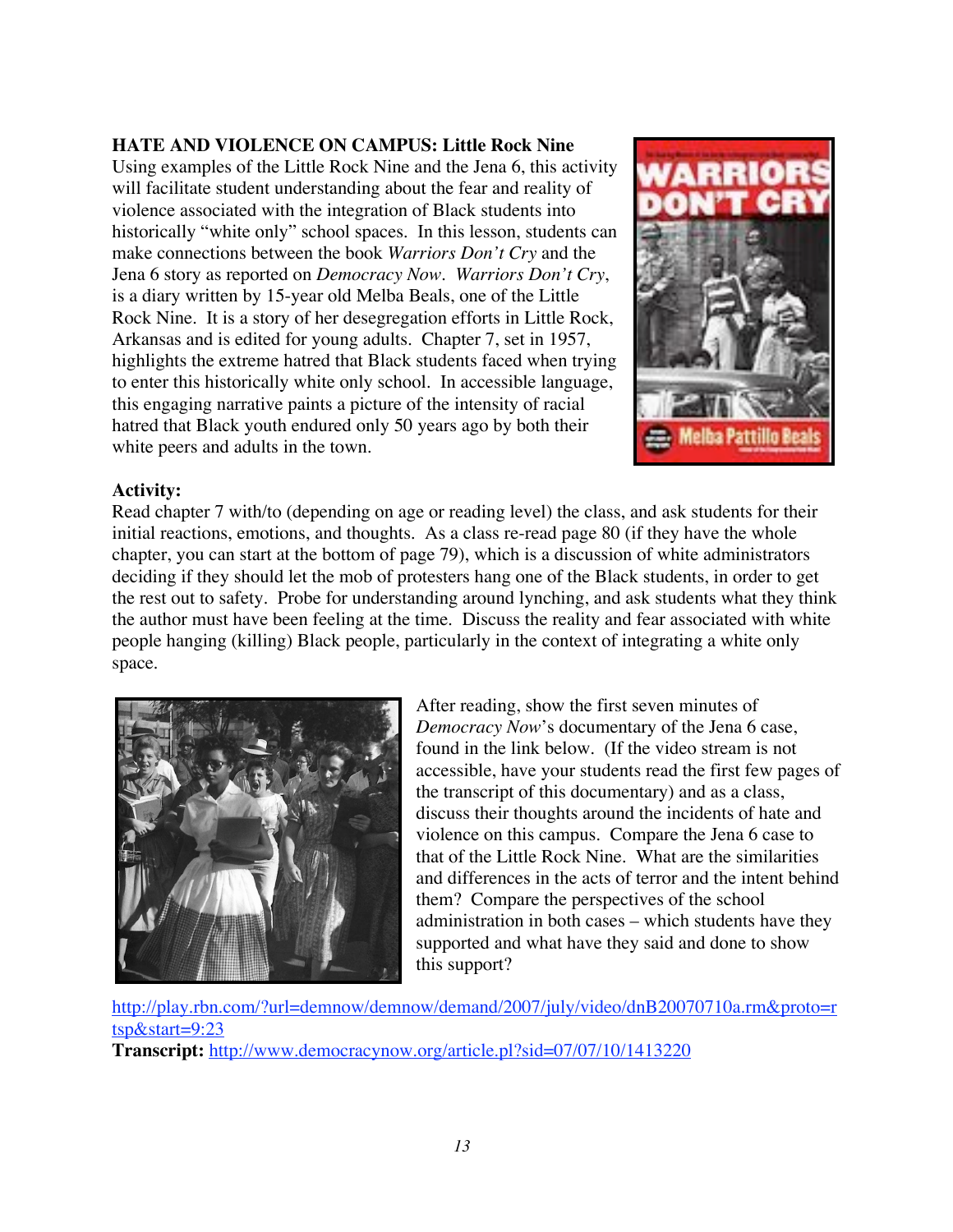#### **TO KILL ANOTHA MOCKINGBIRD:**

#### **Jena 6, American Literature, and the "Trials" of Black Men**

The shrill imagery of Jena 6 emits an episodic rerun too often cast in American Literature. In classic works such as Harper Lee's *To Kill a Mockingbird* and Richard Wright's *Native Son*, Black males are put on trial sadly if only to comment on the failure of human dignity that divides so many Americans. Thus, the common place for a Black man in this American tradition is the courtroom, which serves ironically as a site of heated social and political injustice. Moreover, reading the stories of Tom Robinson and Bigger Thomas on a page is heartbreaking. However, witnessing their stories in popular culture and in real life is a shocking eye-opener of classical complexities played out in contemporary society, linking literature to life in ways that are not only painful, but disturbing. By linking literature to life, teachers can use the various "trial" scenarios endemic in American Literature to comment on and challenge pervasive assumptions that characterize Black men in literature and in life as either guilty until proven innocent or by nature criminal unless made civil. By drawing these comparisons between literature and life, teachers can help students reevaluate the social, judicial, and political violence that many Black men endure and question the continuity of the repellent images of Black men in courtrooms, which reproduce themselves not only in literary texts but also in people's imaginations. By linking literature and life, teachers can help students talk back to institutions of power using critical textual analysis of "the word and the world" as a tool for reclaiming their lives.

#### **Literary texts addressing "trials" of Black men:**

Ernest Gaines's *A Lesson Before Dying* Harper Lee's *To Kill A Mockingbird* William Shakespeare's *Othello* Richard Wright's *Native Son* Toni Morrison's *Song of Solomon*

#### **Songs dealing with the "trials" of Black men:**

Snoop Dogg's "Murder Was the Case" Tupac's "Changes" Public Enemy's "Fight the Power" N.W.A.'s "Fuck tha Police"



*http://www.imdb.com/gallery/mptv/1310/Mpt v/1310/5344\_0002.jpg.html?path=gallery&p ath\_key=0056592*

#### **Real life "trials" of Black men:**

The Scottsboro Boys case: http://www.pbs.org/wgbh/amex/scottsboro/ Michael Vick case: http://www.foxnews.com/story/0,2933,290061,00.html Kobe Bryant case: http://www.courttv.com/trials/bryant/ Genarlow Wilson case: http://www.msnbc.msn.com/id/16862643/ O.J. Simpson case: http://www.courttv.com/casefiles/simpson/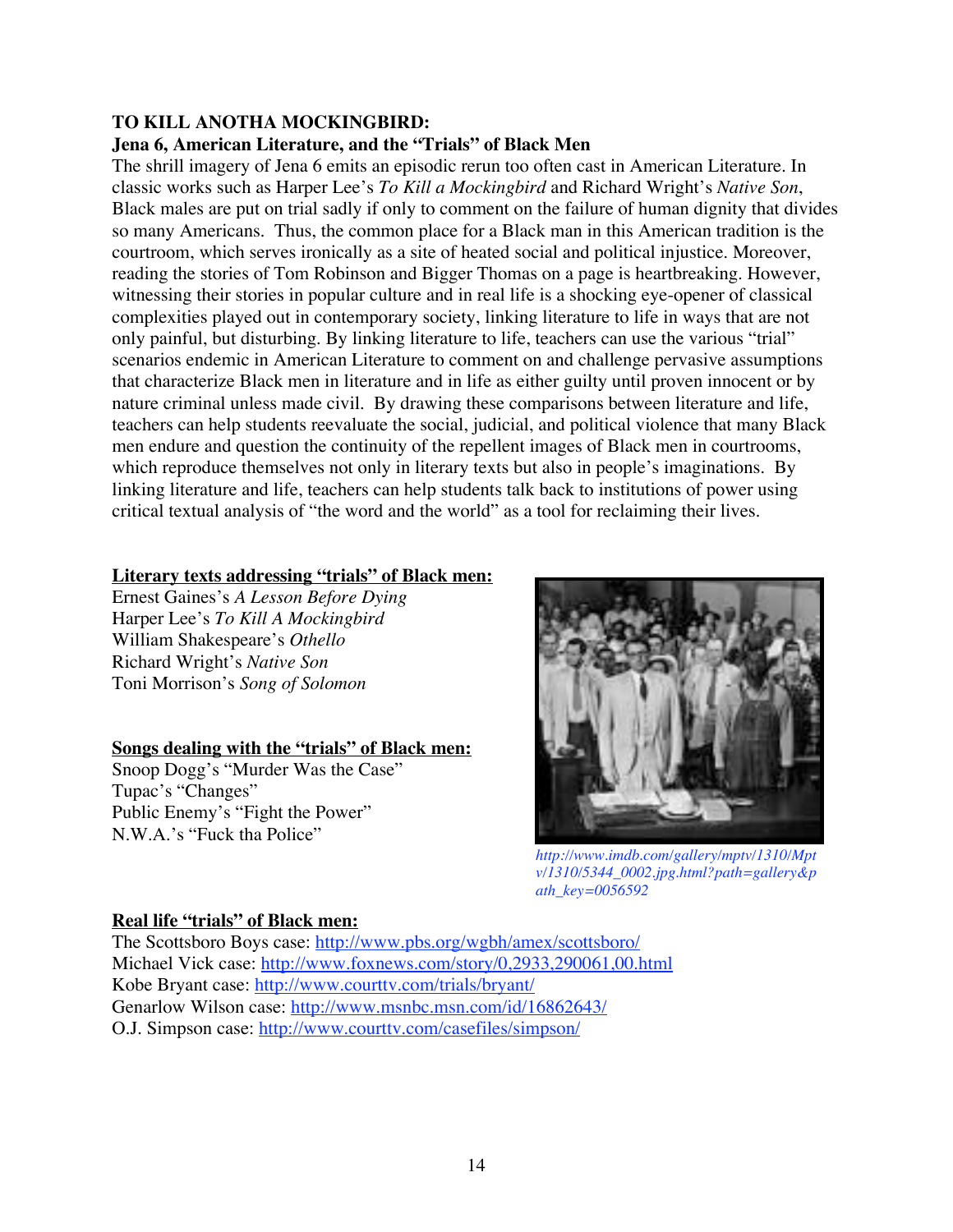#### **7. MEDIA LITERACY**

**ANALYZING MAINSTREAM COVERAGE:** In order for students to see the multiple ways in which the Jena 6 incident has been reported in the media, they can review newspaper articles and television clips. Students can work in small groups to watch clips and analyze reports critically. Questions can include: Who was interviewed? What perspective was represented? How was the incident described in each report? Did the article or clip compare the incident to previous historical instances? Were some articles or clips shorter than others? Was the report informative or full of opinions? What was left out? How do the mainstream reports compare to independent reports available on http://www.freethejena6.org/ or the report written for younger readers at http://www.indykids.net/issues/pdf/indykids\_iss11.pdf. Students should be encouraged to include their own questions and thoughts. A discussion can take place where students share their findings with one another. In culmination, students can create a class newscast of the situation using the information they have gathered while acting as interviewers and the people being interviewed.

#### **Newspaper Clippings:**

**Chicago SunTimes** http://www.suntimes.com/news/mitchell/538124,CST-NWS-mitch02.article **Fox News:** http://www.foxnews.com/wires/2007Sep04/0,4670,SchoolFight,00.html **USA Today:** http://www.usatoday.com/news/nation/2007-09-06-jena\_N.htm?POE=click-refer **Television Clips: NBC News:** http://www.youtube.com/watch?v=yeFkIj8HbZw

**CNN:** http://www.youtube.com/watch?v=8Ws8IEfqIQI **Democracy Now:** http://www.youtube.com/watch?v=kbQf5GW1WM0

**MEDIA "BLACK-OUT":** Why has the Jena 6 trial has been absent from mainstream media?



The last chapter of *Black Power* by Stokely Carmichael (Kwame Toure) and Charles Hamilton is helpful for this discussion. Appropriately titled "Dynamite in the Ghetto," it speaks to the fear of local and federal authorities of a Black uprising. On pages 155-157 of the 1992 edition, there is a section that begins with "the core problem of the Black ghetto." Here they discuss problems within education. Questions to address: Why do you think the story of the

Jena 6 is not in popular media outlets? Break students into groups to discuss why they think the story has been excluded. Teachers and students could then develop a plan to request coverage by mainstream media outlets through letter writing campaigns or bringing a local print or broadcast reporter to class. Additionally, in a chapter in *The Colonizer and the Colonized* by Alfred Memmi, titled "Situations of the colonized," discusses why the colonized are removed from history. Questions to raise: What is a colony? Who is referred to as the colonized? Are there any current situations where people are colonized? Are the Jena 6 being treated like the colonized people in Memmi's book? Why are the colonized removed from history? This allows the use of historical and contemporary examples of resistance to colonization. Another exercise would be a comparative analysis of historical and contemporary colonization. Students could write about how colonized people have been treated historically and compare the treatment of the Jena 6. Comparison groups: Zapatistas of Chiapas, Mexico, the Mau Mau of Kenya, and the Black Power Movement in South Africa (with a focus on Steve Biko).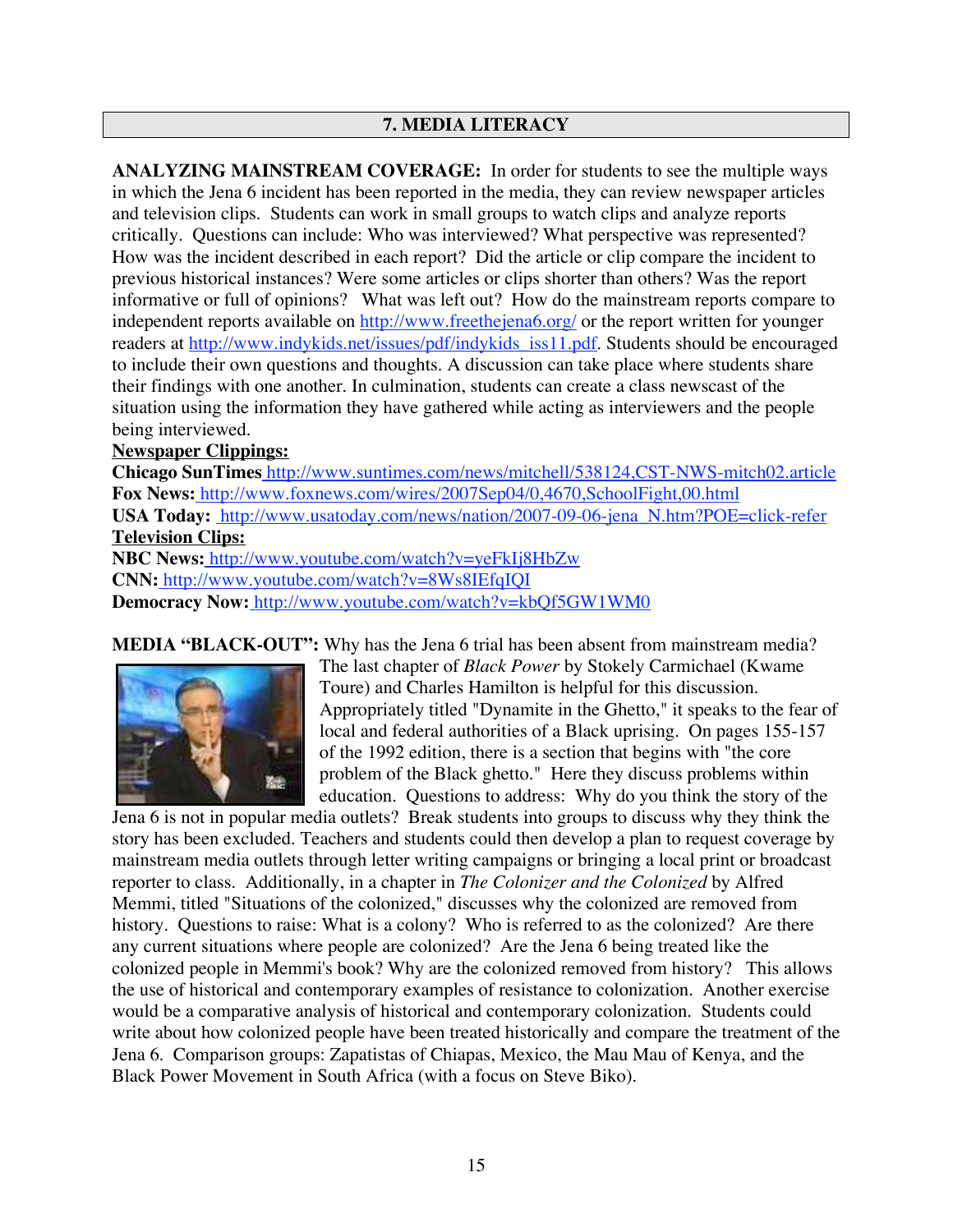#### **8. ARTIVISM: RESPONDING THROUGH THE ART**

**HIP-HOP RESPONSE:** How have various Hip-Hop leaders responded to the Jena 6 case? Have students compare and contrast various strategic interventions and overall effectiveness of responses to the Jena 6 case through internet research. Encourage students to make Venn Diagrams illustrating what different regional activist communities are doing in response including protests, t-shirts, blogging, art/songs, benefit concerts, podcasts, etc. **A Rapper's video response to Sharpton's critique of Hip-Hop's involvement.** http://www.prohiphop.com/2007/09/jena-6-rich-rap.html **Mos Def stands behind Jena 6:** http://www.sohh.com/articles/article.php/12522 **Info about 7/07 rally:** http://www.prohiphop.com/2007/09/jena-6-septembe.html **Students banned from school for wearing JENA 6 t-shirts:** http://www.hiphopdx.com/index/news/id.5659/title.school-superintendent-bans-jena-6-tees **Web Activism & Benefit Concert for JENA 6:** http://www.rawkus.com/content/?p=1166 **Podcast & More Response to JENA 6:** http://mixtapeshow.net/0907/the-jena-6/



Artist Mos Def

**JENA 6 POLITICAL POSTCARD MAKING**: In this unit, students will make postcards expressing their responses to the Jena situation to send to officials, organizations, and media outlets. Teachers can begin by providing background information about the Jena 6 through video coverage and interviews.

**Democracy Now! Part 1:** http://www.youtube.com/watch?v=kbQf5GW1WM0

Part 2: http://www.youtube.com/watch?v=Emk9yv2YkZo&mode=related&search

Parents of Jena 6 speak out: http://www.democracynow.org/article.pl?sid=07/07/10/1413228

The class can discuss the reactions and opinions expressed by the Jena 6 parents and two students, Theodore Shaw and Robert Bailey, who were recently released from jail. Students write down quotes from the interviews that they can include in their postcards. Students then work in groups to come up with a common phrase (you win some, you lose some) or advertising slogan (can you hear me now?) and change and/or illustrate them to give them new meanings, relating it to a part of the interview that they think is important. Students will design a postcard that clearly expresses (1) the opinion expressed in the interview (2) a slogan or visual that depicts the situation in Jena, Louisiana. Teachers can demonstrate political postcard art that students can use as a model. Students can work together, online, to find addresses for officials, organizations, and media outlets to send their postcards to. The class can hang the postcards around the school, the neighborhood, and share their work with other classes in the school, or other schools in the community to talk about the political artwork they've been working on.

**CREATE A JENA 6 SOUNDTRACK:** Students may select music like Nina Simone's (this song was used in a Jena 6 commentary online) to convey the angst, mood, or any other feelings about the Jena 6 story. During the production, ask students to talk or write about why and how they selected tracks for the soundtrack (they may use beats or instrumentals too). Play the soundtrack during a class/community showcase (see "Youth Activism" lesson on pg. 18). **Nina Simone songs, videos, and lyrics:**

http://www.youtube.com/watch?v=nCodBBnUYRE&mode=related&search http://www.musicsonglyrics.com/N/ninasimonelyrics/ninasimoneiwishiknewhowitwouldfeeltobe freelyrics.htm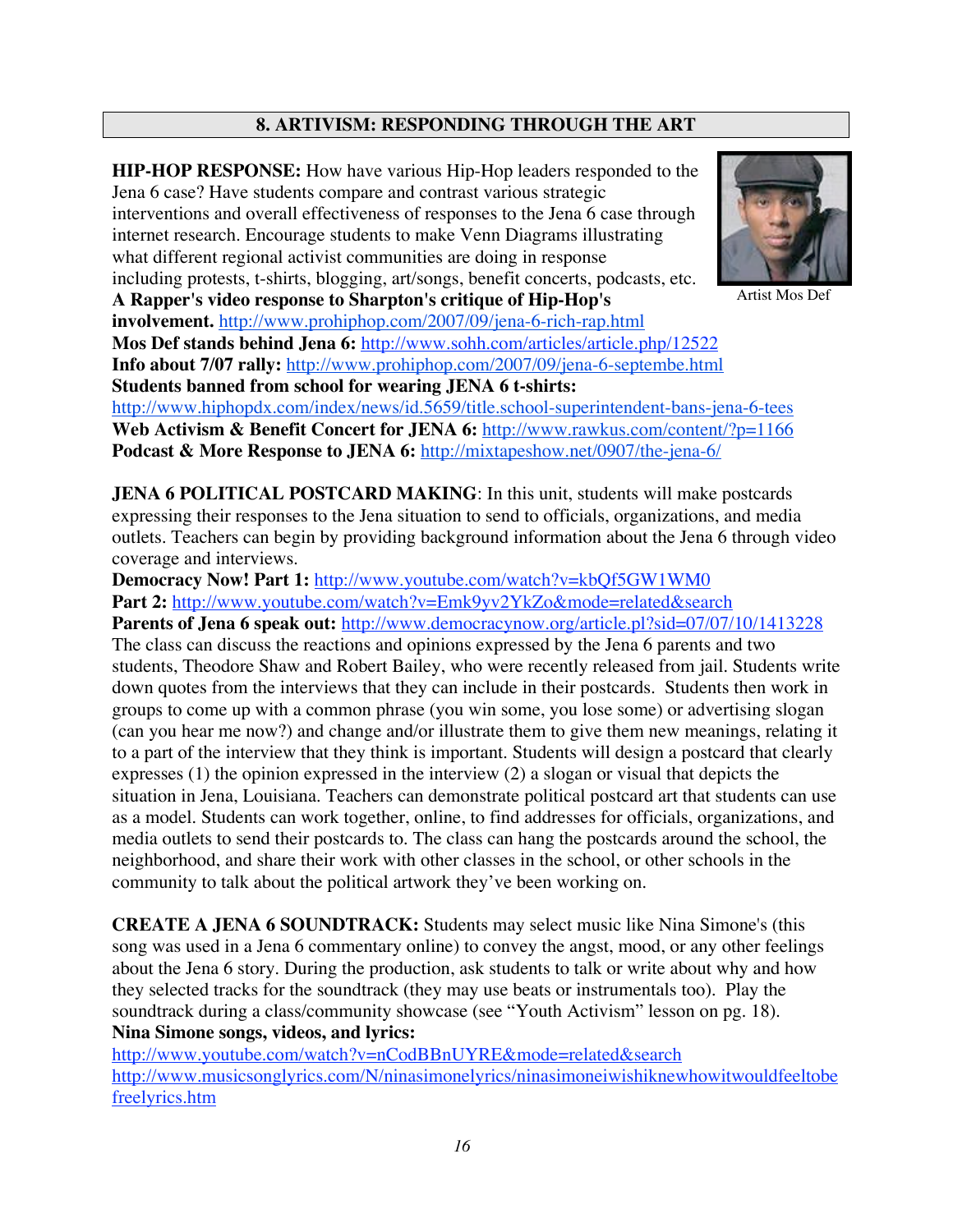#### **EMPOWERMENT, SELF-WORTH, AND SELF-ESTEEM:**

#### **Young Men of Color: From the Valley Low to the Mountain Top…**

Use this activity to provide a creative outlet for students to identify the negative societal views that the media projects. Students can counter these views by expressing positive ways that they feel about themselves. Start by countering negative messages by focusing on students' strengths and what's promising for students. Have them design a self-portrait including their talents, abilities, skills, and strengths. This allows the teacher to have a frame of reference and information to empower and enhance their students' self-worth.

Another great activity is body mapping. First students draw an outline of their figure onto a large sheet of paper. Next, have students focus on what's great, amazing, and special around them in their community, at home, and within their relationships (drawing them outside the body outline), and special qualities, traits, and attributes that they possess (drawing these inside the outline). It is important that they focus on their strengths and not their deficits. This activity allows the students to see how rich, meaningful, and productive their lives really are.

The body mapping activity can help make connections between the ways that students feel about themselves and the way that members of the Jena 6 feel as well. Students can first watch the interviews that Democracy Now conducted with Robert Bailey and Theodore Shaw. Then they can draw their body map so that the inside includes images of the student and the outside depicts how the two Jena students feel about themselves and the situation. Ask students what connections, if any, do students feel between what they drew in their map and what they drew about the Jena 6, for example: What goals do you have for yourself? What personal goals did the Jena 6 students state? Students and teachers then discuss the term solidarity and think about actions that they could do to demonstrate solidarity with the youth in Jena. **Democracy Now! Part 1:** http://www.youtube.com/watch?v=kbQf5GW1WM0 Part 2: http://www.youtube.com/watch?v=Emk9yv2YkZo&mode=related&search



Unite, 1971 Barbara Jones-Hogu http://www.tcnj.edu/~fisherc/black\_arts\_movement.html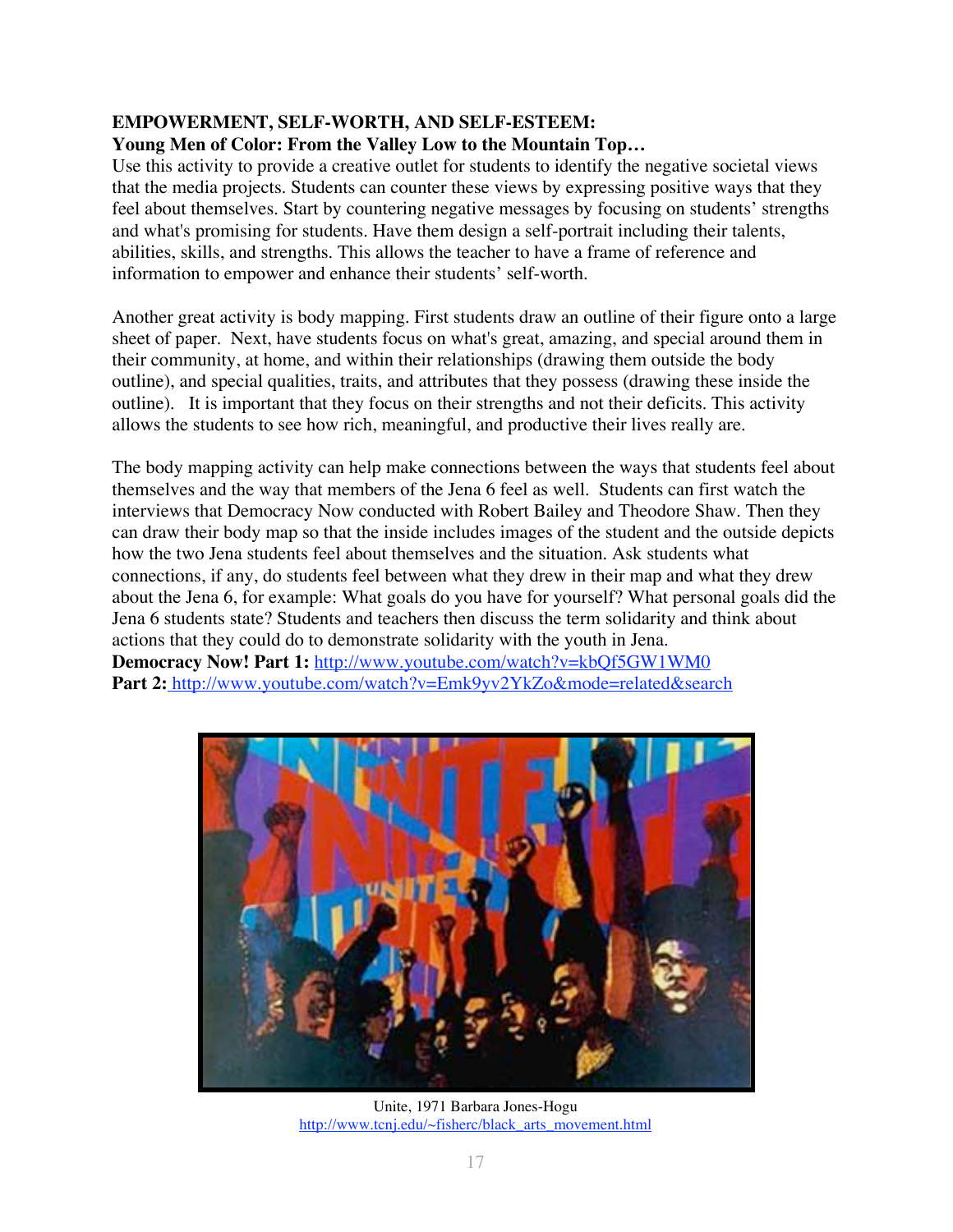#### **9. SOCIAL ACTION**

#### **YOUTH ACTIVISM & MOVEMENT BUILDING THROUGH THE ARTS AND MEDIA:**

Culture and the Arts are powerful mediums for exchanging information, raising awareness, and transforming lives. Even with growing momentum, many folks still don't know about the Jena 6 story. Youth can educate their peers about the details surrounding the story by producing and participating in a showcase featuring art and cultural expression about the Jena 6 case. For instance, students may write speeches or poems, prepare spoken word pieces or dramatic presentations, and choreograph interpretative dances or display visual artwork. Teachers, students, and community members may collaborate on mural projects or class collages that speak to the Jena 6 issues. During the showcase, student hosts can share information about the details of the Jena 6 story (consider circulating the Jena 6 petition; draft handouts, bookmarks or newsletters for audience members to take away). After the showcase, students may consider hosting a dialogue or post show discussion to explore the issues and talk about ways the community can work to end future Jena 6 incidents. By hosting regular showcases, poetry slams, or teach-ins, youth can become activists and help build a movement to not only end racism, but also to empower young people to be community organizers.



#### **Resources for Community Organizing; Youth Development; Artists and Cultural Workers** http://www.blackoutartscollective.com/ http://www.urbanwordnyc.org/

http://www.youthspeaks.org/ http://www.youthec.org/soul/ http://www.projectsouth.org/ http://www.mtv.com/thinkmtv/ http://www.tolerance.org/teens/youthact.jsp http://www.tolerance.org/maps/social\_justice/index.html

March in Jena 7/31/07 http://houston.indymedia.org/ne ws/2007/08/60163.php

**WRITE IT UP!:** Students can explore opinions of people involved in the case and then prepare their own interviews and reports to inform their local communities about Jena and U.S. racism. This opinion piece http://blackstarnews.com/?c=135&a=3672 by Marian Wright Edelman, President of the Children's Defense Fund, provides an example of analytic, persuasive writing. Students can use this to learn how to take a stand through writing. This brief interview with Robert Bailey Jr., http://www.katc.com/Global/story.asp?S=7044461 of the Jena 6, can be used as an example as students prepare their own interviews. Finally, this interview with Tina Jones, mother of Bryant



http://www.neverbetter.com /catalog/images/sticker\_circ

Purvis of the Jena 6, provides an example of writing up an interview of people involved. http://www.browardtimes.com/index.php?option=com\_content&task=view&id=432&Itemid=1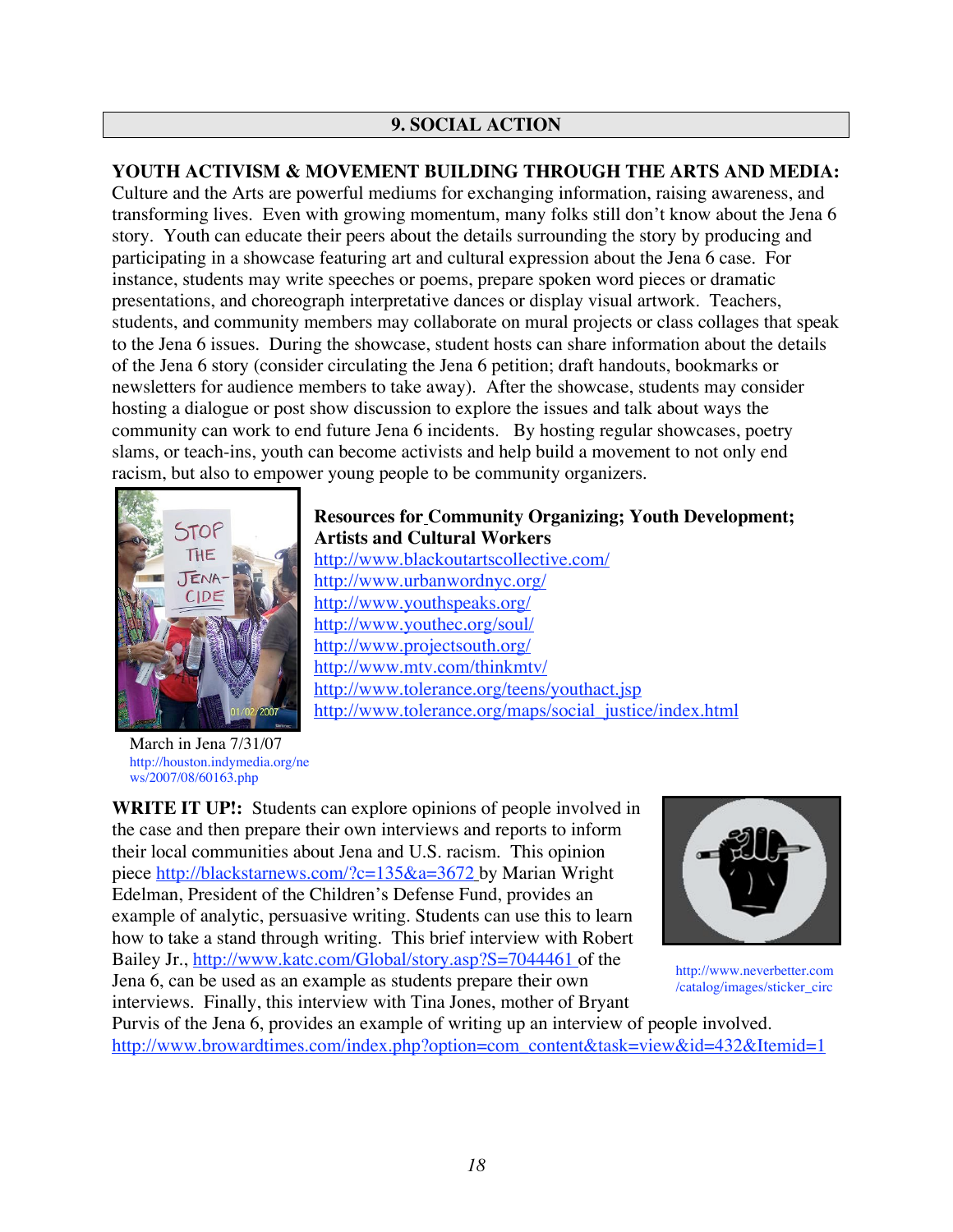**GRASSROOTS ONLINE ORGANIZING**: Until recently, mainstream media has been largely absent from the discussion of the Jena 6. While this has certainly been a failure on the part of the mainstream media, the impact of grassroots organizing, particularly through the use of the Internet, has been far-reaching. Through the use of websites, emails, blogs, and other electronic media, the events surrounding the arrest of the Jena 6 have garnered national attention, and forced some mainstream media outlets to finally broadcast the story. To develop a better understanding of these organizing efforts, students can be (re)introduced to the Jena 6 case using these internet resources. Students can compare and contrast this case with organizing around other human and civil rights campaigns throughout history. After developing a better understanding of the organizing context, groups of students can develop their own plans of action in response using the Internet as an outlet (You Tube, MySpace, Facebook, etc.). Students should consider the following questions: Who is their audience? What message do they want to communicate? What media outlet can best convey their message? What logistical issues (resources, time, etc.) need to be addressed to generate their response? Students' plans of action can be completely original or be modeled after the efforts of other organizations. http://www.freethejena6.org/ http://friendsofjustice.wordpress.com/jena-6/ http://friendsofjustice.wordpress.com/blog/

http://www.myspace.com/midwestcommitteejena6

http://www.colorofchange.org/jena/main.html

http://www.democracynow.org/article.pl?sid=07/07/10/1413220&mode=thread&tid=25 http://verystrangeissues.blogspot.com/2007/07/strange-fruit-jena-texas.html http://afrospear.wordpress.com/2007/05/22/jena-louisiana-and-the-united-states/ http://www.rwor.org/a/095/free-jena-six-en.html

**A HUGE WIN, BUT THE FIGHT IS NOT OVER:** Help students to see that grassroots organizing has made a difference. Mychal Bell's sentencing was scheduled for September  $20<sup>th</sup>$ , after he was convicted of aggravated battery in adult court. The conviction was dismissed on September  $14<sup>th</sup>$  in Louisiana Appellate Court because Bell was 16 when the incident occurred, and he should not have been tried as an adult. While this means that he will not be sentenced on Thursday the  $20<sup>th</sup>$ , the District Attorney is still deciding whether to try Bell in juvenile court, and the remaining Jena 6 are still awaiting trial. Listen as Louis Scott, one of Bell's attorneys, Al Sharpton, and Jesse Jackson speak about the overturned conviction, the role of social movements in achieving this goal, and the ongoing need for addressing racist judicial policies in Jena, LA. http://www.cnn.com/2007/US/09/14/jena.six/index.html?iref=newssearch#cnnSTCOther1

Pose the following questions to students: What changes for Mychal Bell now that his conviction has been thrown out? (Will he be released from prison? Will he be able to go back to school? What does this news mean for the rest of the Jena 6? What role did lawyers, social justice groups, etc. play in advocating for this overturned conviction? What issues still need to be addressed in the Jena 6 case? How can we work with others to combat racism and racist policies in Jena, LA and nationally? http://friendsofjustice.wordpress.com/2007/09/14/breaking-newsmychel-bells-conviction-vacated/

http://www.chicagotribune.com/services/newspaper/printedition/saturday/chijena\_satsep15,0,5258271.story

http://www.cnn.com/2007/US/09/14/jena.six/index.html?iref=newssearch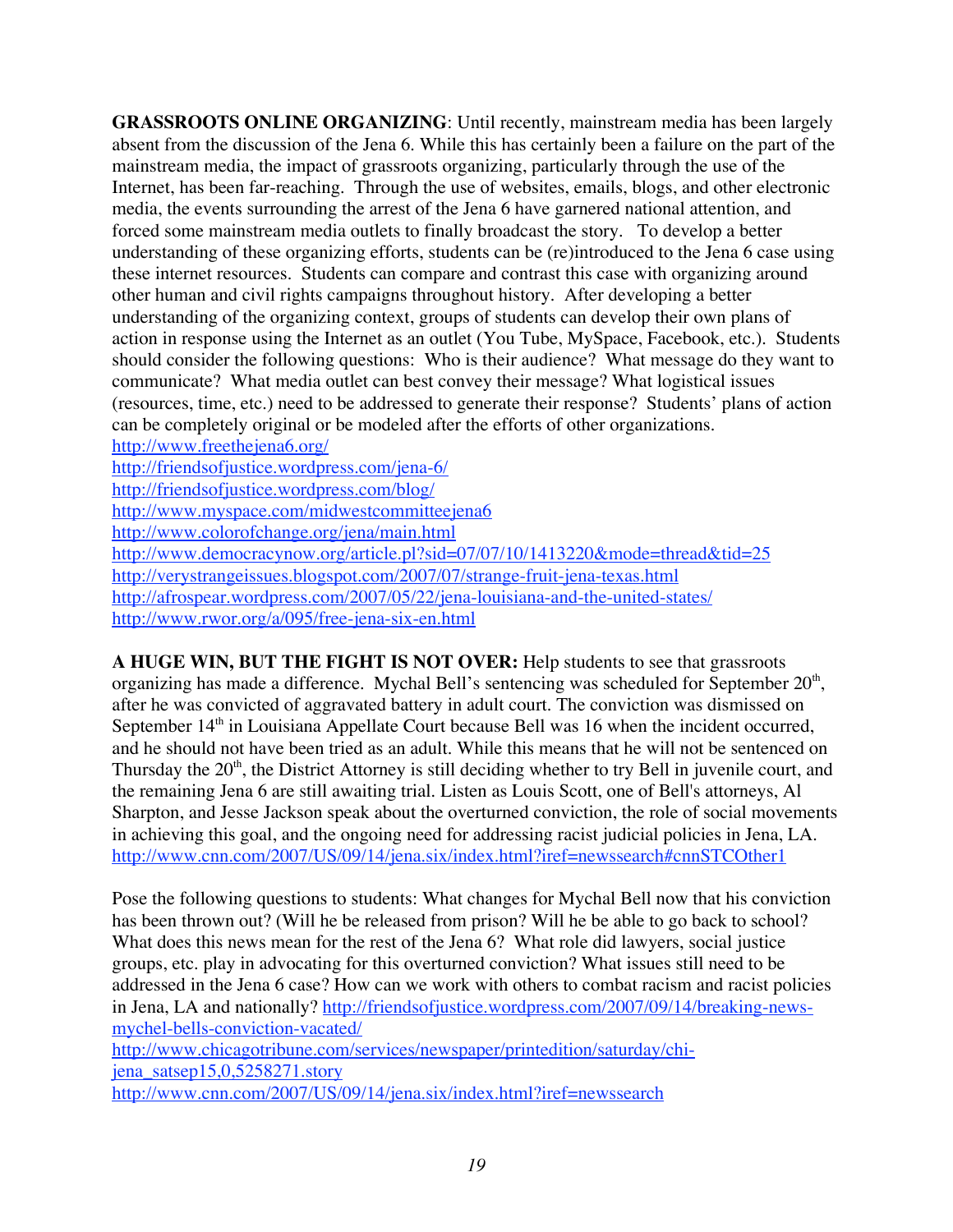#### **SOCIAL ACTION LINKS:**

The **COLOR OF CHANGE** site has put together a petition and letter that can be sent to Gov. Blanco and D.A. Walters. Students can craft their own letters and personal statements, sharing what they have learned. Students can investigate the use of petitions and other forms of activism in order to combat institutionalized racism. http://www.colorofchange.org/jena/

**FRIENDS OF JUSTICE** provides information about local activism, provides updates, and suggests possible actions. http://friendsofjustice.wordpress.com/jena-6/

This **ZMAG** report documents some of the initial grassroots work performed by the Jena community, showing a history of activism in small towns that connects students to other social movements. http://www.zmag.org/content/print\_article.cfm?itemID=12783&sectionID=30

**THE SOUTHERN POVERTY LAW CENTER** has joined to struggle to free the Jena 6, as this article describes. http://www.splcenter.org/legal/news/article.jsp?aid=278&site\_area=1

**NOLA.COM** provides a description of how other communities, in this case New Orleans, are responding to the situation in Jena. This report can give educators and students a look into ways they might be able to do similar consciousness raising work in their own communities. http://www.nola.com/news/t-p/metro/index.ssf?/base/news-23/118932276662670.xml&coll=1



*http://static.flickr.com/1296/640620999\_eb759bc232.jpg*

Order your own Jena 6 shirt at*:* http://www.colorofchange.org/jena/shirts/ Proceeds support Color of Change's campaign focused on the Jena 6.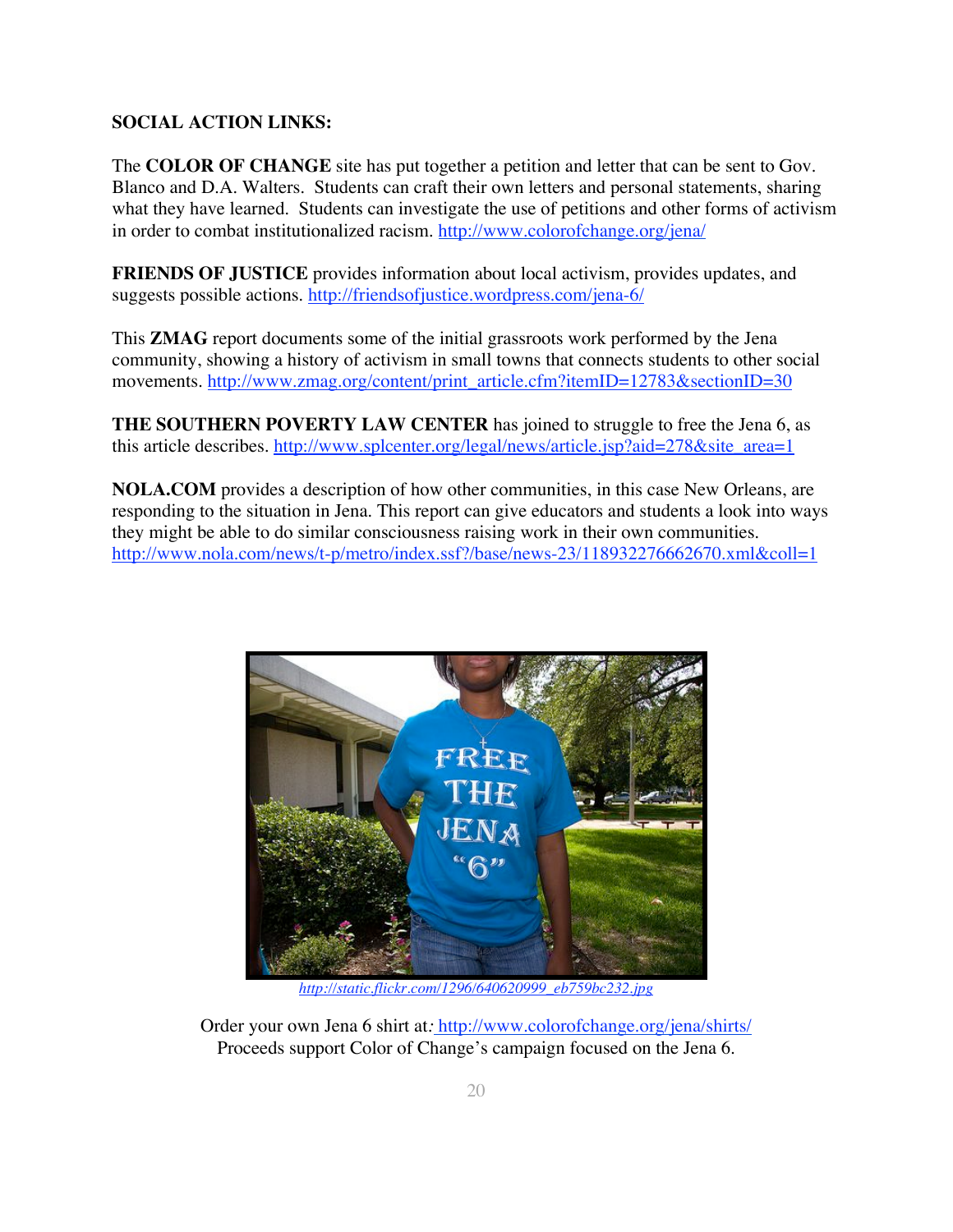#### **10. Detailed Mathematics Unit**

#### By Joyce Sia and Rico Gutstein Greater Lawndale/Little Village School for Social Justice, Chicago, IL

*This is the teachers' edition. All italicized text is for teachers. We include some issues we encountered while teaching the project. We spent about 8 class periods on it. We are just finishing the project with our five 11<sup>th</sup>-grade classes, with the two of us co-teaching it. Each class was different, of course, so our comments do not necessarily apply to all classes or all students. At the time of this writing, the project was about 75% completed, so we do not know all the issues that emerged, nor have we analyzed whether students met our goals.*

#### *The central mathematical task: find the probability of randomly selecting an all-white jury in Jena, which is 85.6% white (1,844 people*  $\geq 18$ *) and 14.4% people of color (310 people*  $\geq 18$ *).*

*Mychal Bell, the first of the Jena 6 to be tried, was convicted by an all-white jury. Before looking at the answer below, we ask the reader to guesstimate. Our anecdotal evidence is that few adults, "schooled" or otherwise, have a clue of the answer. And we realize that juries are selected from voter registration lists, but using adults is a valid approximation.*

#### *This project has both social justice and mathematics objectives.*

*Social Justice objectives:*

- *Grow in being able to "read the world with mathematics," that is, develop deeper sociopolitical consciousness of reality using mathematics.*
- *Provide some concrete support to the Jena 6, i.e., take some action;*
- *Raise awareness about the Jena 6;*
- *Inform students about how juries are selected;*
- *Have students answer: "Was the jury for Mychal Bell selected randomly and without bias?"*
- *Connect the Jena 6 situation to students' own lives and communities.*

*Mathematics objectives:*

- *Determine the probability of randomly selecting a 12-person, all-white jury from a town that is 85.6% white, 14.4% people of color (mainly African American), of 2,154 adults (2000 census).*
- *Generalize the formula for combinatorics, that is, n C r.*
- *Develop a better understanding of the mathematical concept of "randomness."*
- *Gain experience in "thinking like a mathematician."*
- *Understand the role mathematics has in understanding a key social justice issue—and that without relatively sophisticated mathematics, one cannot know the answer.*

*We started off by showing a short video from alternative media that summarizes key issues. We then had students read a section of transcript from Democracy Now! and we "jigsawed" it, that is, each group of 3-4 students read a section and summarized it aloud for the class. We then had students read the background section, and, as a whole class, talked through the key issues, both social and mathematical.*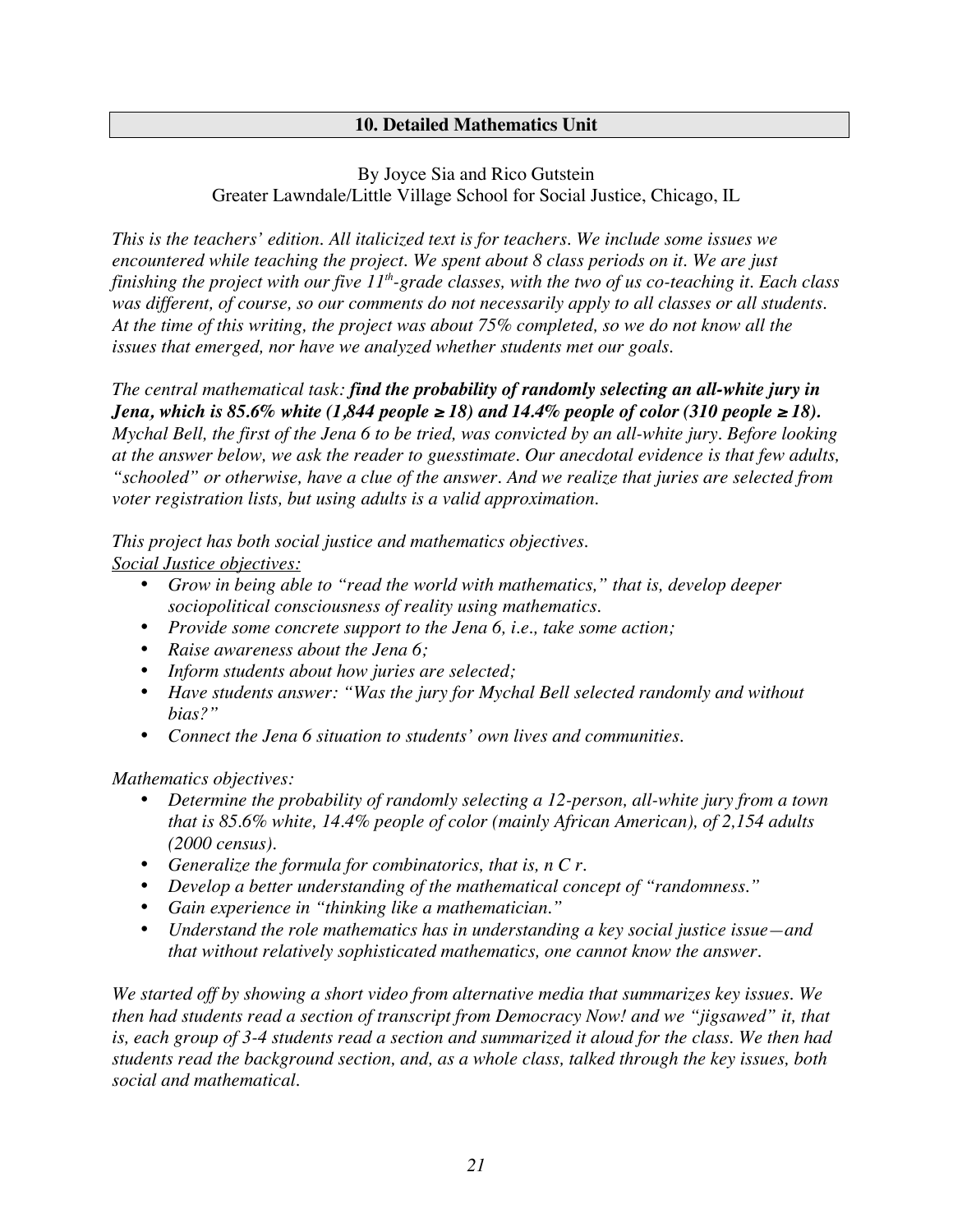#### BACKGROUND:

"Six black students at Jena High School in Central Louisiana were arrested last December after a school fight in which a white student was beaten and suffered a concussion and multiple bruises. The six black students were charged with attempted murder and conspiracy. They face up to 100 years in prison without parole. The fight took place amid mounting racial tension after a black student sat under a tree in the schoolyard where only white students sat. The next day three nooses were hanging from the tree."\*

Above is just a summary of the controversial events in Jena, Louisiana since September 2006. After seeing the video from mefeedia.com and reading the Rush Transcript *(from Democracy Now!*) detailing the events in Jena, we are going to analyze the mathematics of jury selection and see whether we believe that Mychal Bell, one of the Jena 6, had a jury for his trial that was "fair." According to the  $6<sup>th</sup>$  Amendment of the US Constitution:

> In all criminal prosecutions, the accused shall enjoy the right to a speedy and public trial, by an impartial jury of the State and district wherein the crime shall have been committed, which district shall have been previously ascertained by law, and to be informed of the nature and cause of the accusation; to be confronted with the witnesses against him; to have compulsory process for obtaining witnesses in his favor, and to have the Assistance of Counsel for his defense.\*\*

The procedure of selecting an *impartial* jury is outlined below:

- 1. **Jury Pool**: People are *randomly* selected from a government computer database and receive a *jury summons*, upon which they are to report to the courthouse and be part of a *jury pool*.
- 2. **Voir Dire**: Attorneys from both sides are to question everyone in the jury pool; this questioning is called *voir dire*. The purpose of this questioning is to determine who shows no bias towards one side or the other and to truly have an impartial jury.
- 3. **Jury Panel**: The attorneys are to agree on all twelve people to be selected to be on a jury panel. If one attorney does not want a person on the jury, that person will not be selected to be on the jury.\*\*\*

#### YOUR TASK:

For Mychal Bell's trial, in which he was charged with second-degree battery and conspiracy to commit second-degree battery, an all-white jury was selected. You are to **find the probability of this happening in a town that is 85.6% white (1,844 people**  $\geq$  **18) and 14.4% people of color (310 people**  $\geq 18$ **), which is the demographic make-up of Jena, Louisiana.** 

*We used a modified version of a "problem of the week" format from the Interactive Mathematics Program.*

You will have to complete a write-up for this project containing the following sections: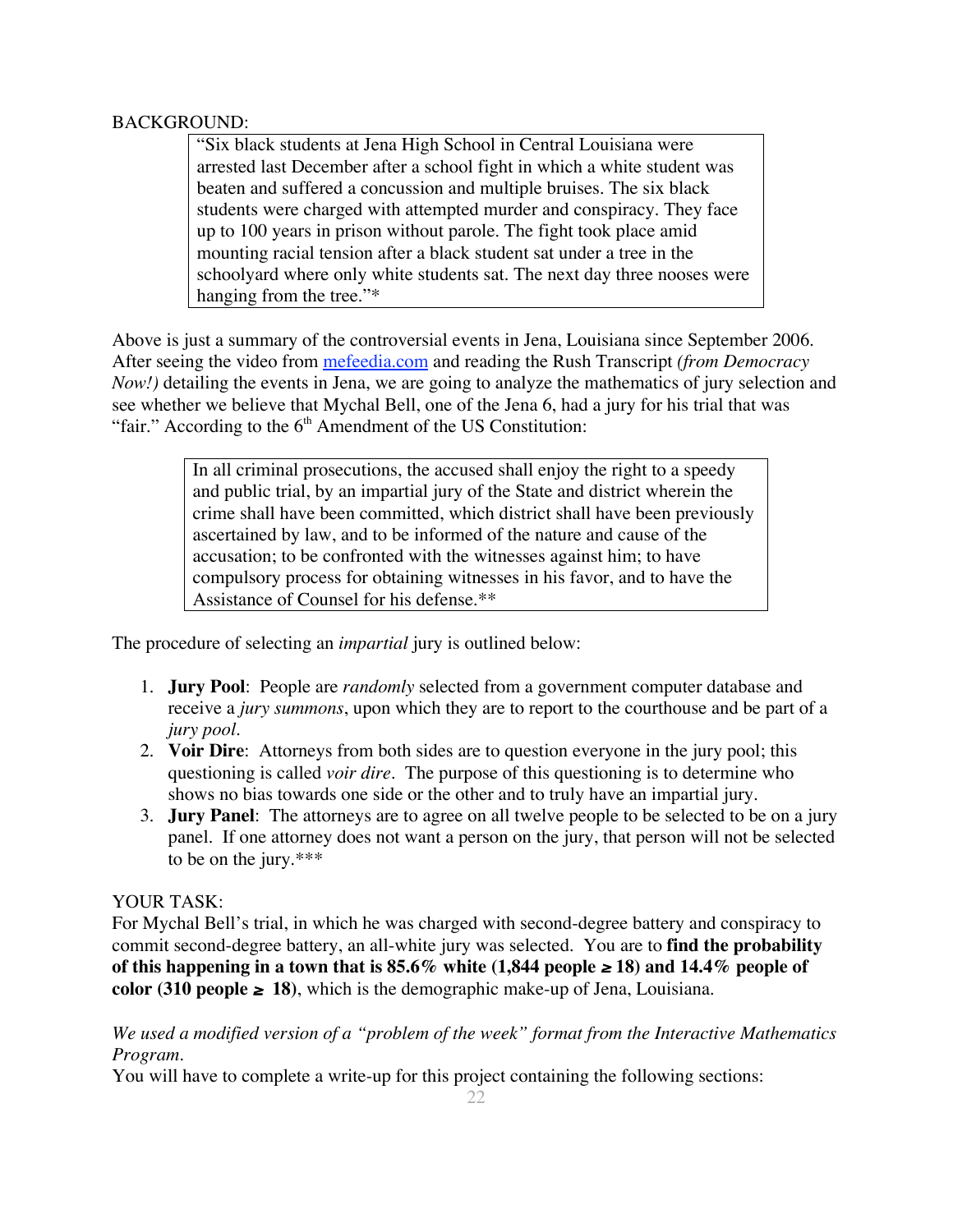**Problem Statement:** (1-2 paragraphs) State the issue and your task in your own words. Include all necessary background information regarding the Jena 6, as if you were explaining this to someone who knows nothing about the Jena 6.

**Process:**  $(0.5 - 2$  pages) Answer the following questions, showing all work and including diagrams, if necessary:

1. If the selection of the jury was truly random and was in accordance with the demographics of Jena, Louisiana, how many of the jurors should have been white? How many of the jurors should have been black? Show all your work.

*We situated the next problem by explaining that when mathematicians solve large, complicated problems, one way they do so is to break the problem into a smaller one, study it and analyze what they can from the smaller one, and then build back up to the main problem. We made it clear that they would be learning to think like a mathematician on this project.*

2. Let's say we have six students, three male and three female. *We had six students come to the front of class as we did this and talked it through with them as models.* How many 2-person combinations are there from these six students? What is the probability of picking an all-female pair from all the possible pairs? Show all your work.

*Students solved this problem in several ways. Some listed all pairs (using letters, numbers, or student names for the people). Others drew arcs between the names, and some reasoned that each of the six people could pair up with five others but each pair was duplicated, so they divided the total by two. At least one group drew a tree diagram with six letters across the top, and five lines coming down from each letter for a total of 30 and then divided in two.*

*One conceptual difficulty emerged when some students found that there were 3 female pairs, and 15 total pairs, but did not know how to turn that into a probability. We reviewed, as a whole class, how to quantify probabilities in most of the classes.*

*Questions #3 and #4 below were basically put together. Another (and major) conceptual difficulty was establishing the relationship between the smaller problem and the main problem. We intended students to understand the mapping (parallel structure) between the two. That meant that they had to construct the relationship that:*

*Prob(choosing all female pair from three males, three females) = # female pairs Total # pairs*

*was the same problem as:*

*Prob (choosing all white jury in Jena for Mychal Bell's trial) = # all-white Jena juries Total # juries in Jena*

*This proved to be difficult for many students, even though some students grasped it and explained at the board to others. But this understanding is necessary to motivate that students need to a) find the # all-white possible juries, and total # possible juries,*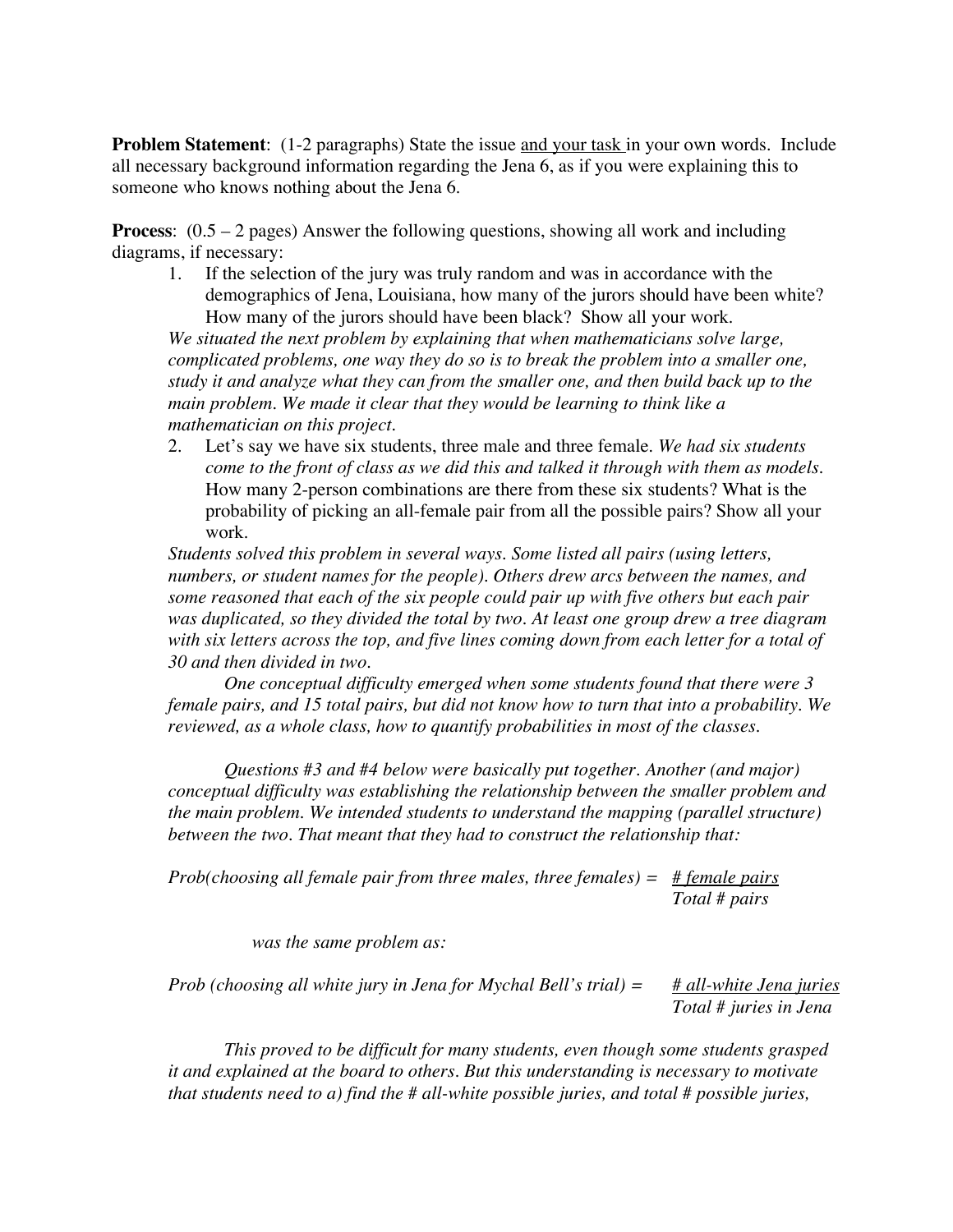*and b) find out how to solve the impossible task of listing/counting all possible white or total juries—otherwise, there is no reason to generalize the process and derive n C r.*

*We began the generalization process by asking students to extend from 6 C 2 to 7 C 2, then to 8 C 2 and larger. The students who reasoned more abstractly that each person paired with one less than her/him-self, and that the number had to be halved, were most able to generalize this. We drew on them to share their strategies and also introduced tree diagrams at the board as a model for students to use. We moved toward the abstract representation of the generalization and variableized the formula to n(n-1) ÷ 2. Most students appeared to have little trouble understanding this with some work. A key idea was that we pushed was why did we divide by two? Although some students incorrectly answered because there were two students in a pair, we settled on the understanding that two was the number of "repeats" and thus we had to divide by that number. Once students generalized the formula, we introduced the vocabulary of a "mathematical generalization" and of "n Choose 2" and the symbols, "n C 2," explaining that what they had just done had specific mathematical names and symbols—that is, we did not introduce terminology/symbols until students had done the conceptual work.*

*We then asked students how they thought we could move from the small problem to the big one. Eventually, students realized that we should explore the number of "triples" or "3-person-combinations." We put students to work, in their groups, on investigating 6 C 3 and seeing what they could learn. We made the point that having made the big problem into a small one, we would study the small one, see what we could learn, analyze patterns, and gradually work back to the big problem.*

*As students started to generalize toward n C 3, we asked them to explore n C 4 and n C 5. Students started realizing the pattern, that is, n C 3 is n(n-1)(n-2) divided by the number of "repeats" (permutations), etc. Students figured out (and shared) how to find the number of "repeats." By the end of the 6th period, some students developed the formula for n C 12, and one student produced the answer, albeit with help from another of our math teachers who dropped by class and worked with her.*

*The figure for the # of all-white juries in Jena is approximately 3.1132748233E30; the total # juries is 2.0196708865E31 (thus, we also had to deal with scientific notation). Dividing these two gives about 15.4%—the probability of randomly selecting an all-white jury in Jena! We found this astoundingly low (as did other adults we shared this with), given that the town is 86% white. Mathematically, this can be attributed to "combinatorial explosion." Some challenging questions for math teachers or more experienced students: If you hold the demographic percentages constant, does it matter how many people are in Jena? If so, how so and why? If you graph probability (Y axis) vs. total population (X axis), with fixed racial ratios (i.e., 85% white), what does the graph look like? Explain why. What is the relationship of the racial ratios to the probability? Explain.*

- 3. Given the info you know about Jena's population, how many 12-person combinations of white people (all 12 people are white) are there? Show your work.
- 4. How many 12-person combinations of ALL people eligible for jury duty in Jena are there? Show all your work.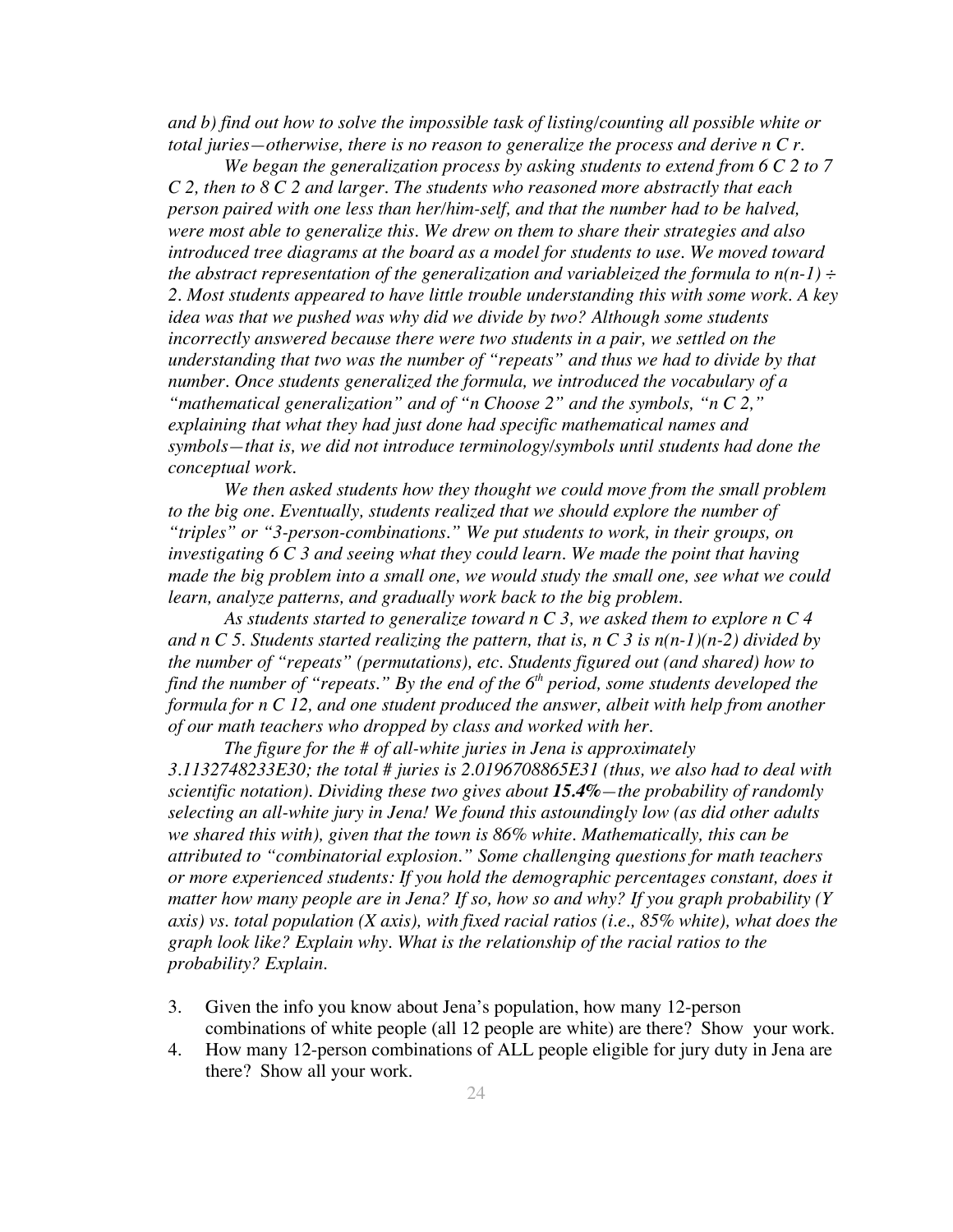**Solution** (1-2 paragraphs) State your solution to the task, and explain how you know any other solution is incorrect. If you believe the solution you reached is incorrect, explain how you know it is incorrect.

**Evaluation:** (at least 2 paragraphs) Answer the following questions:

- 1. After completing your task, are you surprised that Mychal's jury was all-white? Explain your feelings regarding the Jena 6 and the mathematical issues involved in his trial.
- 2. Was this project an issue of social justice? Explain.

*Possible Reflection Questions, to be written out in class, i.e., journaling:*

- 1. If you were one of the Jena 6, how would you want people to support you?
- 2. How did you use mathematics to answer this question? Explain in detail!
- 3. If someone told you that the Mychal Bell's guilty verdict has nothing to do with mathematics, what would you say? If you think it does have to do with mathematics, how would you, in **detail**, convince them that you were right?
- 4. Did this project interest you? Why or why not? *For us, we would ask this differently, because we both have observed that this project more engaged any mathematics work we've done with these students, over the past 2 years we've been with them (since they were ninth graders). We want to know why this particular project was so engaging.*
- 5. Did this project help you read the world with mathematics? Why or why not? (*our students know what this means, but it can be asked differently. Also, it's a settled question, as we have much evidence, in our school that almost all students in this class (the new school's first) believe there is value in using mathematics to read the world and to do projects like this—but in other settings, that would be an important question to ask*).

**Extra**: Individually or with a group, create a video for, or write a letter to, any or all of the Jena 6 stating your view of the situation and explaining the work you've done in your math class around the Jena 6. If you wish, this can actually be sent to Jena, Louisiana in time for protesting Mychal Bell's sentencing on Wednesday, September  $20<sup>th</sup>$ .

Works Cited

\*Democracy Now!. Tuesday, July 27<sup>th</sup>, 2007. Democracy Now!. Wednesday, August 29<sup>th</sup>, 2007. http://www.democracynow.org/article.pl?sid=07/07/10/1413220

<sup>\*\*</sup>FindLawlUS Constitution: Sixth Amendment. 1994-2007. FindLaw. Wednesday, August 29<sup>th</sup>, 2007. http://caselaw.lp.findlaw.com/data/constitution/amendment06/

<sup>\*\*\*</sup>CRFC|Voir Dire: Creating the Jury. 2007. CRFC. Wednesday, August  $29<sup>th</sup>$ , 2007. http://www.crfc.org/americanjury/voir\_dire.html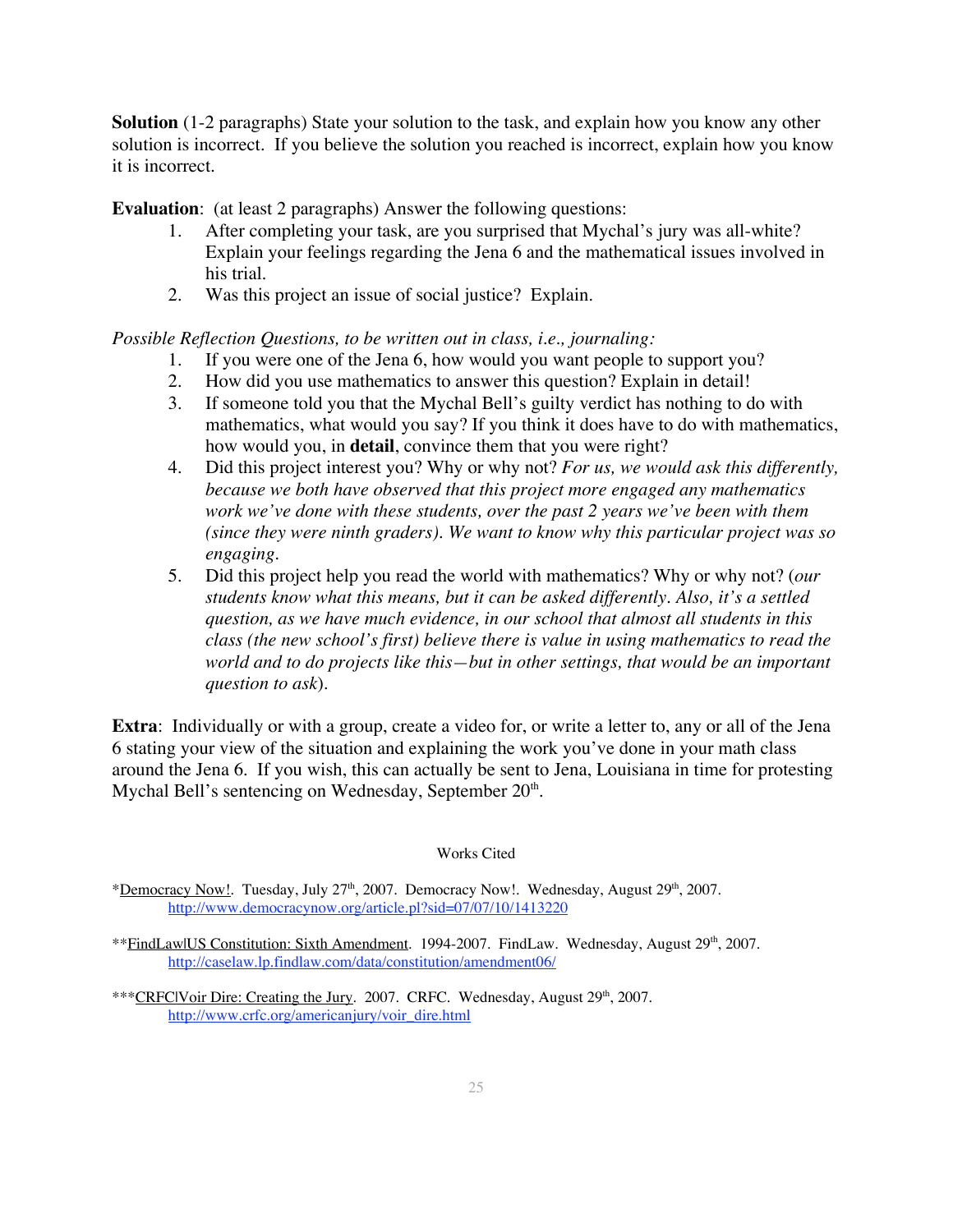#### **11. LINKS TO ORGANIZATIONS & MORE INFORMATION**

**FREE THE JENA 6** is a comprehensive site that continues to round up most of the independent and mainstream press on the situation in Jena. It includes print, radio, and television resources as well as ways to get involved. http://www.freethejena6.org/

**LEFT TURN JOURNAL** features news reports by Jordan Flaherty which provide connections to other recent instances of overt forms of racism. Flaherty also points out the growing resistance movement. http://www.leftturn.org/

**INDYKIDS** is a progressive newspaper for students between  $4<sup>th</sup>$  and  $8<sup>th</sup>$  grade has an article discussing the Jena 6 in its October issue. This newspaper is great way to get students to begin understanding and discussing these issues. http://www.indykids.net/

**DEMOCRACY NOW!'S** transcript of a July 10, 2007 broadcast presents a report by Jacquie Soohen, which will be a part of an upcoming documentary by Big Noise Films. This provides a local community perspective and an example of interviewing for students. http://www.democracynow.org/article.pl?sid=07/07/10/1413220 To view the documentary when released, visit Big Noise Films: http://www.bignoisefilms.com/

**COLLATERAL NEWS**' independent report breaks down the events of the Jena situation in a clear fashion. It also provides a great model for students who want to create their own news reports about this or other social issues. http://www.youtube.com/watch?v=YuoiZnr4jLY

**RADAR**, an online newscast, is available on GNN.tv at http://radar.gnn.tv/. This video succinctly covers the initial conflict over sitting under the "white tree," the events that led up to charges against the Jena 6, and Mychal Bell's trial. It introduces key players like: District Attorney Walters, Robert Bailey, and the Color of Change organization.

**TIMES ONLINE** report provides a summary of events in Jena. It also provides demographic statistics about black students in U.S. schools that students can analyze and discuss. Specifically students can look at how segregation has played out post *Brown v. Board of Education*, 1955. http://www.timesonline.co.uk/tol/news/world/us\_and\_americas/article2388360.ece

**ABC NEWS** documents another recent example of a hate crime being committed against African Americans. This can help students see these crimes not as isolated events, but as part of institutional forms of racism. http://www.abcnews.go.com/US/story?id=3580350&page=1

**NATIONAL PUBLIC RADIO** reports provide examples that students can use to create their own news recordings. http://www.npr.org/templates/story/story.php?storyId=14295788

**THE FREEDOM ARCHIVES** offers audio and video recordings documenting social justice movements including speeches, lectures and poetry http://freedomarchives.org